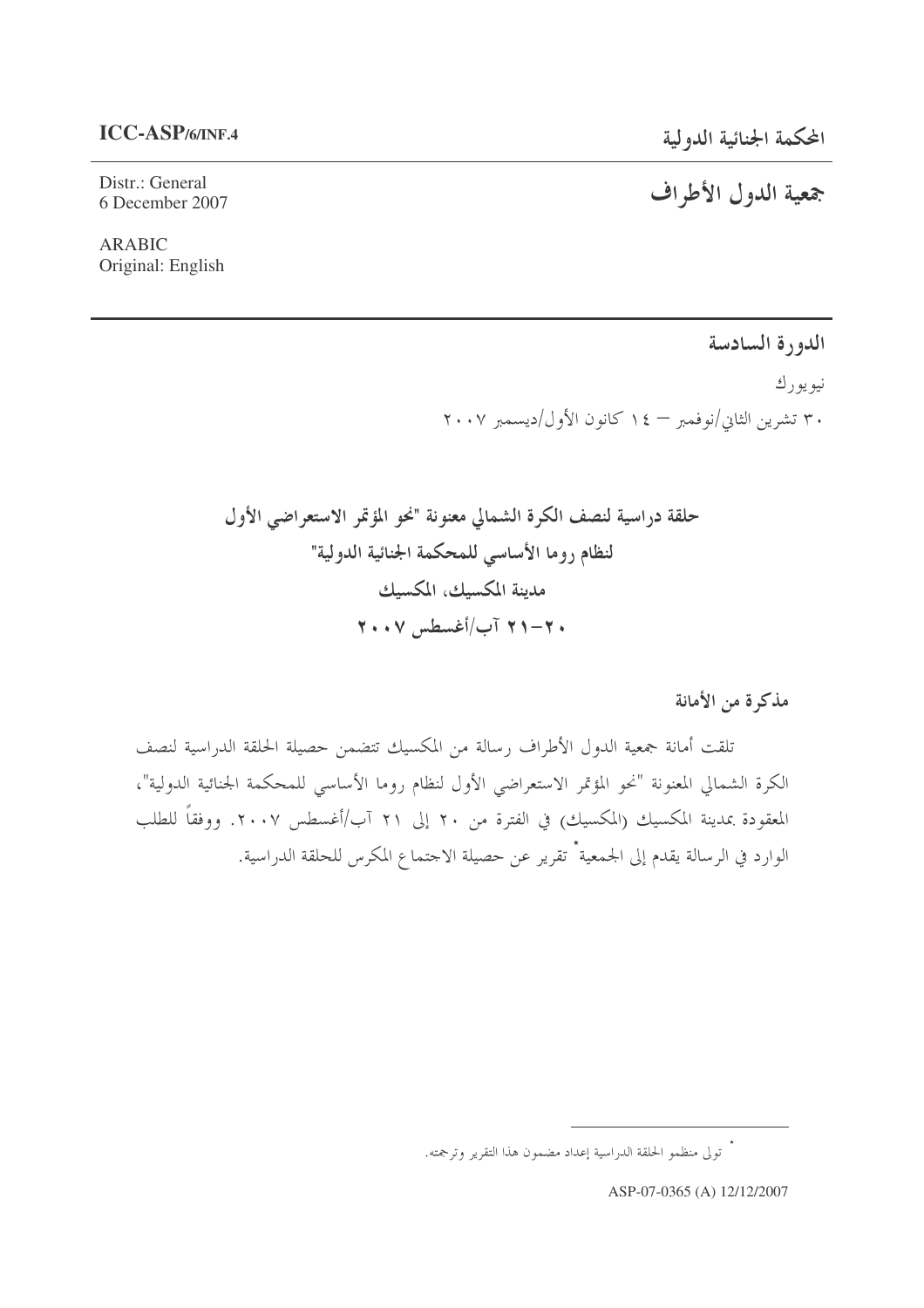جة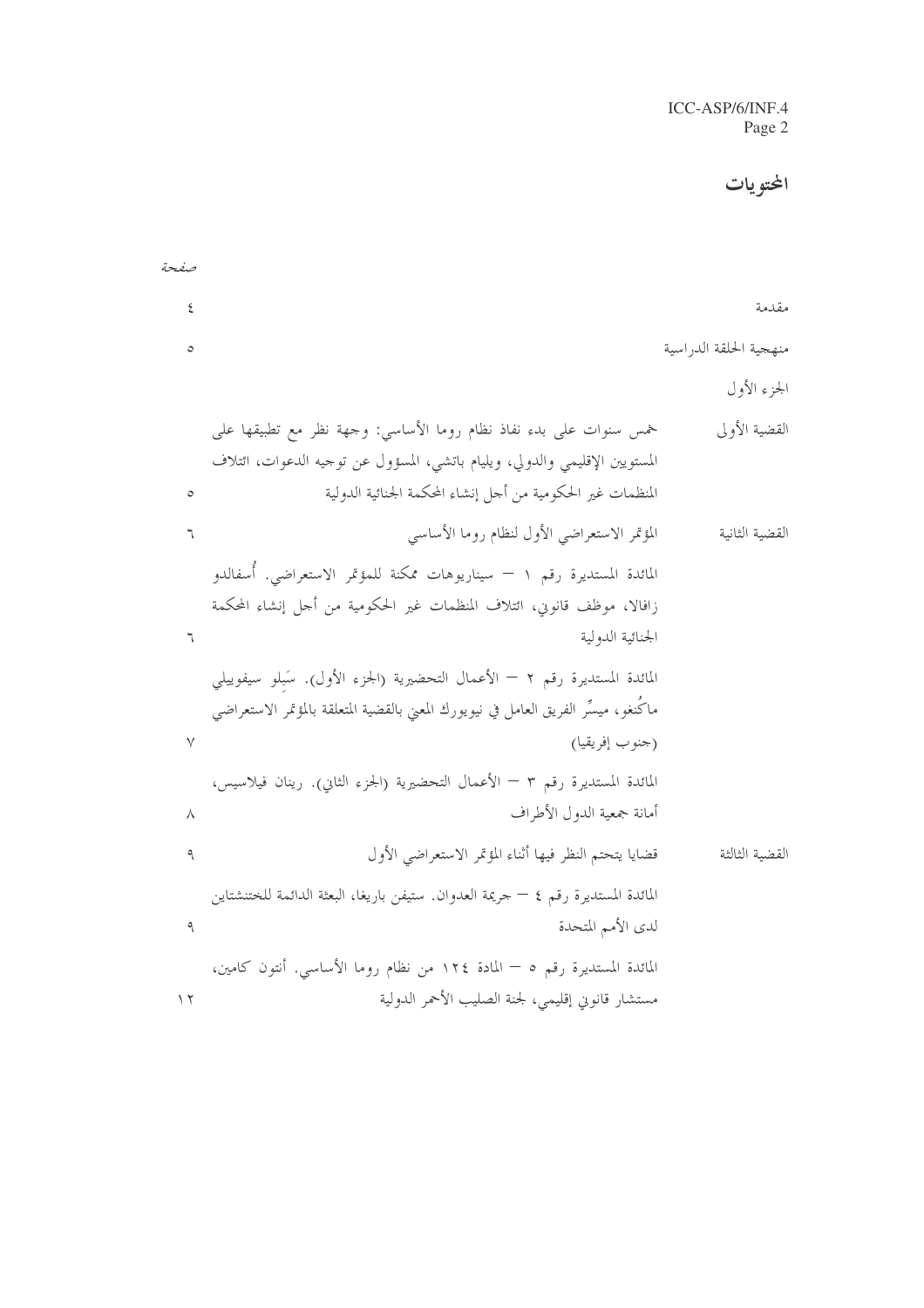صفحة

الجزء الثاني

المرفقات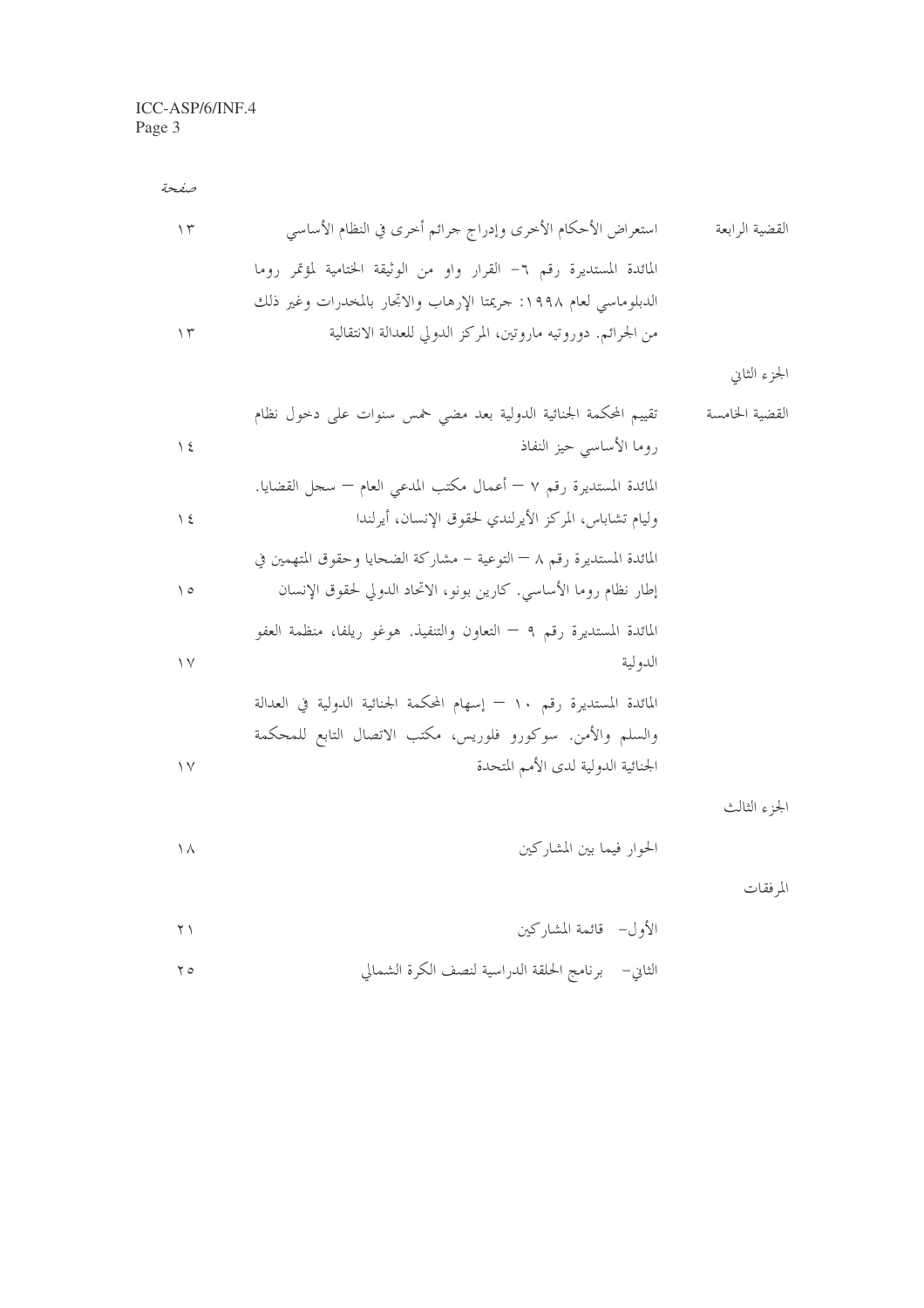#### مقدمة

يتطلب المؤتمر الاستعراضي الأول لنظام روما الأساسى للمحكمة الجنائية الدولية عناية أولية وفي الوقت  $-1$ المناسب لا من الدول الأطراف فحسب ولكن أيضاً من الجهات الفاعلة الأخرى التي أسهمت في إنشاء وإرساء المحكمة الجنائية الدولية من قبيل الأجهزة الدولية والمنظمات الإقليمية والمحتمع المدني والدوائر الأكاديمية.

ورُئي، في هذا السياق، أن من الأهمية بمكان تأمين مشاركة هذه المنطقة في العملية التحضيرية، وتعزيز فضاءات  $-\tau$ التفكير الممكن أن تُناقَش فيها الهموم والمبادرات الإقليمية المتعلقة بالمؤتمر الاستعراضي الأول. ونصف الكرة الأمريكي الشمالي كان على مر التاريخ طرفاً مقابلاً مهماً بالنسبة للمحكمة الجنائية الدولية. وحقيقة مشاركة ٢٣ دولة طرفاً في نظام روما الأساسي تنتمي إلى هذه المنطقة إنما هو تجل ملموس لهذا الالتزام.

وأخذاً بعين الاعتبار ما تقدم، رأت كل من المكسيك وكندا وبرنامج حقوق الإنسان التابع للجامعة  $-\tau$ الإيبيروأمريكية بمدينة المكسيك وائتلاف المنظمات غير الحكومية من أحل إنشاء المحكمة الجنائية الدولية أن من المناسب عقد حلقة دراسية تجمع بين شخصيات رسمية حكومية من مختلف الدول في نصف الكرة الشمالي الأمريكي المنوطة بمم مسؤوليات عن هذه القضايا والخبراء الدوليين والدوائر الأكاديمية والنشطاء المشهود لهم بالإلمام بالمواضيع ذات الصلة بالمحكمة الجنائية الدولية.

٤– وانعقدت الحلقة الدراسية لنصف الكرة الشمالي المعنونة "نحو المؤتمر الاستعراضي الأول لنظام روما الأساسي للمحكمة الجنائية الدولية" يومي ٢٠ و٢١ آب/أغسطس بمقر وزارة الخارجية المكسيكية في مدينة المكسيك. وشارك في هذه الحلقة الدراسية وكيل وزير الشؤون المتعددة الأطراف وحقوق الإنسان بوزارة الخارجية المكسيكية، السفير حوان مانويل غوميز روبليدو؛ والمستشار القانوين لوزارة الخارجية والتجارة الدولية في كندا، آلان كيسيل؛ والمسؤول عن توجيه الدعوات التابع لائتلاف المنظمات غير الحكومية من أجل إنشاء المحكمة الجنائية الدولية، ويليام باتشى، فضلاً عن منسق برنامج حقوق الإنسان التابع للجامعة الإيبيروأمريكية بالمكسيك حوان كارلوس أريونا في افتتاح هذه الدورة. وشارك خمسة وأربعون مدعواً في الحلقة الدراسية: ٣٢ مدعواً من الدول المشاركة، و٩ مدعوين من الدوائر الأكاديمية، و٧ مدعوين من المحتمع المدين، ومدعوان اثنان من المنظمات الدولية وممثل واحد من المحكمة وممثل واحد من جمعية الدول الأطراف. وتمت المشاركة في الحلقة الدراسية بصفة شخصية.

وانعقدت الحلقة الدراسية لنصف الكرة الشمالي بدعم مالي من مؤسسة كونراد أديناور، ومؤسسة ماك أرثَر،  $-\circ$ والشبكة الأمريكية الأوروبية لحقوق الإنسان التابعة للاتحاد الأوروبي، فضلاً عن جهات تابعة لمنظمى الحلقة الدراسية. بالإضافة إلى ذلك قدمت أمانة جمعية الدول الأطراف في نظام روما الأساسي الدعم على صعيد تنظيم الحلقة الدراسية.

وتولى مسؤولون من مكتب المستشار القانويي لوزارة الخارجية المكسيكية توفير الدعم اللوجستي للحلقة  $-\mathbf{1}$ الدراسية وقام برنامج حقوق الإنسان في الجامعة الإيبيروأمريكية بتوفير الدعم اللوحستي أثناء انعقاد الحلقة الدراسية. أما هذا التقرير الموجز فقد أعده المنظمون وهدفه هو توفير ملخص للمناقشات التي دارت.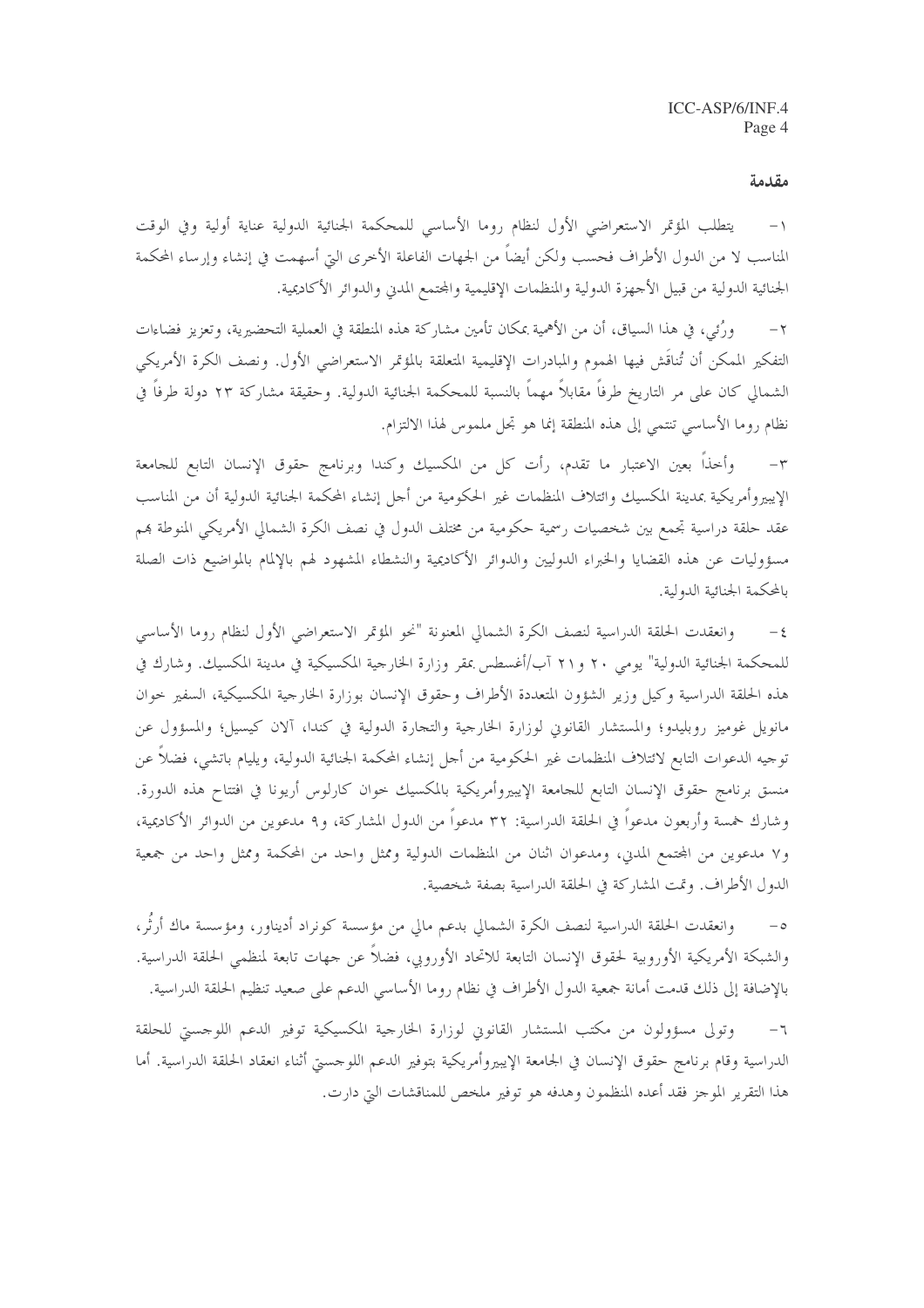منهجية الحلقة الدراسية

تناولت الحلقة الدراسية لنصف الكرة الشمالي قضايا عامة خمس طُرحت على بساط البحث لعشر موائد  $-\vee$ مستديرة عرضها خبراء معنيون بالقضية، تلتها مناقشة مفتوحة بين المشاركين. وركز الجزء الأول من الحلقة الدراسية على المؤتمر الاستعراضي في حين كرُس الجزء الثاني لإجراء تقييم لعمل المحكمة الجنائية الدولية طوال السنوات الخمس من بدء نفاذ النظام الأساسي. وانطوى الجزء الثالث والأخير على حوار مفتوح بين الممثلين الحكوميين. وكما تقدمت الإشارة إلى ذلك، لا تمثل المشاركة والآراء المبداة أثناء الحلقة الدراسية مواقف مؤسسية أو رسمية. وينبغي، على هذا النحو، فهم هذه الوثيقة على ألها ملخص عام يسعى لتسليط الضوء على القضايا الرئيسية التي نوقشت.

الجزء الأول

## القضية الأولى— ﴿ حْمَسٍ سنواتٍ على بدء نفاذٍ نظامٍ روما الأساسي: وجهة نظرٍ مع تطبيقها على المستويين الإقليمي والدولي

المشرف على الحلقة: خوان كارلوس أريونا، برنامج حقوق الإنسان، الجامعة الإيبيروأمريكية

العرض المقدم من: ويليام باتشي، المسؤول عن توجيه الدعوات، ائتلاف المنظمات غير الحكومية من أجل إنشاء المحكمة الجنائية الدولية

تضمن العرض نظرة عامة إقليمية وعالمية على حالة التصديق على نظام روما الأساسي والاتفاق بشأن امتيازات  $-\wedge$ وحصانات المحكمة الجنائية الدولية. واتجه التشديد إلى ضرورة مواصلة بذل جهود لضمان اتخاذ الدول الخطوات المناسبة لكي تصبح أطرافاً في كلا الصكين.

٩ – وفيما يتصل بتنفيذ النظام الأساسي على المستوى الوطني، أبرز الخبير أن هناك عدداً متزايداً من الدول تقوم باتخاذ تدابير للوفاء بالتزاماقما المتعلقة بالتعاون الكامل مع المحكمة، فضلاً عن تحديث تشريعاقما الجنائية والعسكرية وإجراءالها الجنائية فيما يتصل بالجرائم الداحلة في اختصاص المحكمة.

١٠– وشدَّد الخبير على أنه بالرغم من أن كندا هي البلد الوحيد في نصف الكرة الشمالي الذي اعتمد تشريعات تنفيذية حاصة بالمحكمة الجنائية الدولية عام ٢٠٠٠، اتخذت دول أحرى في المنطقة خطوات إيجابية حلال السنتين الماضيتين. وقد اعتمدت كل من ترينيداد وتوباغو وأوروغواي والأرحنتين وبنما شكلاً ما من أشكال التشريع التنفيذي الخاص بالمحكمة الجنائية الدولية. وأبدى في الوقت نفسه بعض الأفكار المتعلقة بالمرحلة الراهنة لهذه العمليات في بلدان مثل نيكاراغوا وكوستاريكا وبيرو وهندوراس والبرازيل وبوليفيا وكولومبيا والمكسيك.

١١– وفي سياق المنظمات الحكومية الدولية والإقليمية، ذكر الخبير أنه بالنظر إلى الدينامية الحالية للنظام القانوين الدولى، تبنت دول عديدة دوراً استباقياً في تعزيز المحكمة الجنائية الدولية والدفاع عن سلامة نظام روما الأساسي. وفي هذا السياق، سلط الضوء على القرار السنوى الذي اتخذته منظمة الدول الأمريكية بشأن المحكمة الجنائية الدولية والذي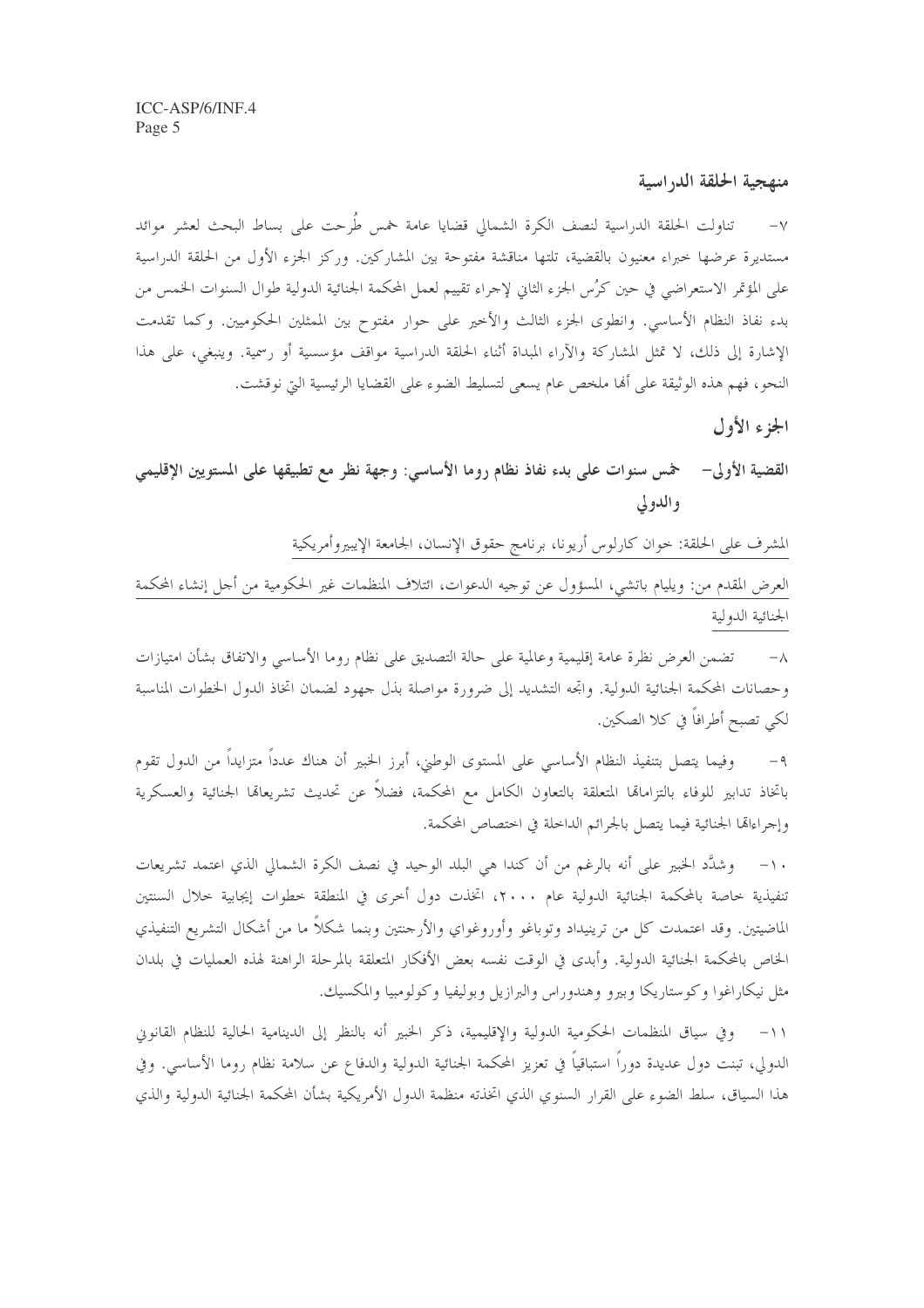اعتمدته الجمعية العامة منذ عام ١٩٩٩، فضلاً عن الاحتماع العامل المعنى بالتدابير الممكن أن تعتمدها الدول الأعضاء من أجل التعاون مع المحكمة الجنائية الدولية وهو الاحتماع الذي تتولى تنظيمه كل سنة منذ عام ٢٠٠١ اللجنة القضائية والسياسية التابعة للمحكمة. وشدَّد أيضاً على الجهود الأخرى المبذولة على الصعيد دون الإقليمي من قبيل الموقف المشترك الذي وقفته السوق المشتركة لبلدان المخروط الجنوبي من المحكمة الجنائية الدولية فضلاً عن البيان الصادر في عام ٢٠٠٣ عن دول الاتحاد الكاريبي الداعم لمبادئ ومقاصد المحكمة الجنائية الدولية.

١٢– وأكد الخبير، فيما يتصل بالمؤتمر الاستعراضي المقبل، على أهمية ضمان شمولية العملية التحضيرية وشفافيتها. وسلط الضوء على القضايا المحتمل أن يتناولها المؤتمر الاستعراضي، بما في ذلك تعريف جريمة العدوان ومسألة المادة ١٢٤ (أو الشرط الانتقالي المتعلق بجرائم العدوان) الذي يتضمنه النظام الأساسي، والبت فيما إذا كانت حريمة الإرهاب وغيرها من الجرائم المتعلقة بالمخدرات ينبغي أن تُدرج في اختصاص المحكمة. وأشار كذلك إلى ضرورة بيان التركيز الذي ستتجه إليه أعمال المؤتمر ذاته. وأثار بالمثل الأهمية التي يكتسيها تحديد ما إذا كانت الدول غير الأطراف سيُسمح لها بالمشاركة أو لا يُسمح، وشدَّد على أن المؤتمر الاستعراضي لا ينبغي أن يُفهم على أنه مجرد فرصة لتقديم تعديلات بل هو مجال يتاح للدول لعرض وحهات نظرها بشأن المحكمة الجنائية الدولية بغرض تحسين سير عمل هذه المحكمة حالياً ومستقبلاً. كما يمكن بهذه المناسبة التعاون ما بين المحكمة والحكومات والمنظمات الدولية والإقليمية والمحتمع المدبي.

١٣- ومن القضايا التي نوقشت قضية ركزت على المصاعب التي واحهتها المحكمة في إنجاز ولايتها. وبيّن المشاركون أن المحكمة الجنائية الدولية واجمهت تعقيدات بسبب الافتقار إلى الموارد اللازمة لإنجاز ولايتها القضائية وبسبب الافتقار كذلك إلى التعاون من حانب بعض الدول فيما يخص العمل القضائي المنوط بالمحكمة. واتفق البعض من المشاركين، في هذا السياق، على بيان أن المحكمة هي مؤسسة حديثة العهد وسيتجلى تطورها وإنجازالها مع مرور الوقت وليس في الأجل القصير كما ترغب في ذلك بعض الدول. وسلَّط مشاركون آخرون الضوء على أن المؤتمر الاستعراضي سيمثل فرصة سانحة للتأمل في عمل المحكمة فضلاً عن التزام الدول إزاءها خاصة في معرض ممارسة المبدأ المنادي بالتكامل.

القضية الثانية— المؤتمر الاستعراضي الأول لنظام روما الأساسي

الرئيس: فكتور م. أوريبـــي أفينا، وزارة الخارجية المكسيكية

## المائدة المستديرة رقم ١ – سيناريوهات ممكنة للمؤتمر الاستعراضي

العرض المقدم من: أُسفالدو زافالا، ائتلاف المنظمات غير الحكومية من أحل إنشاء المحكمة الجنائية الدولية

١٤ – افتتح عضو الفريق العرض الذي قدمه بالتساؤل عما تشير إليه تحديداً عبارة المؤتمر الاستعراضي. وألح على أن هناك حاجة تدعو إلى توضيح ما إذا كان هذا المؤتمر سيُدعى إلى "استعراض" أو إلى "تعديل" النظام الأساسي لروما. وبما أن المادة ١٢٣ من نظام روما الأساسي ليست واضحة فيما يخص هذه النقطة هناك حاجة لقيام توافق في الآراء بين الدول. وهو يرى أن التعديلات يجب أن تقدم على حين أن عملية الاستعراض في حد ذاتما هي عملية منصوص عليها في نظام روما الأساسي.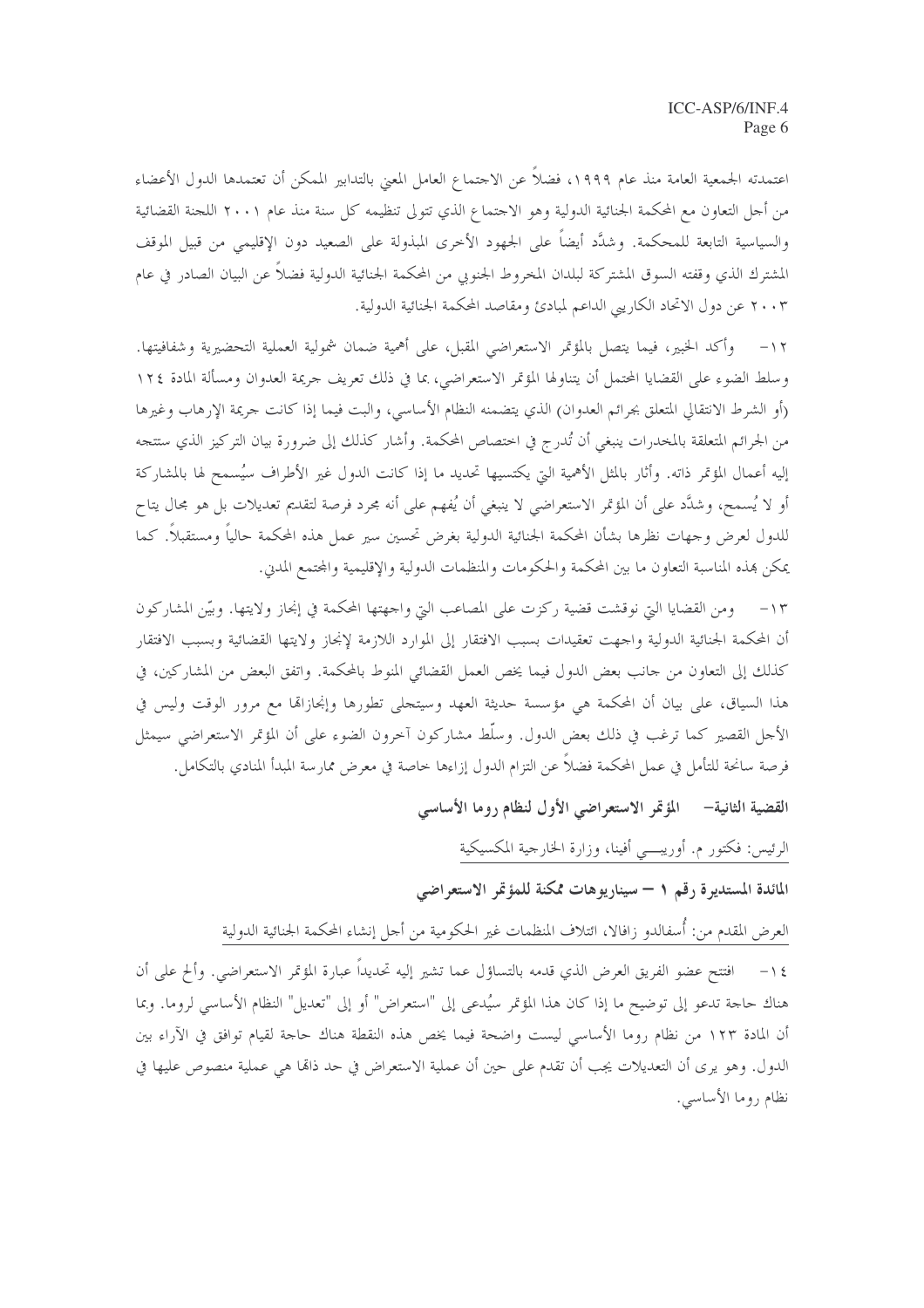١٥– ومن بين القضايا التي نوقشت بوصفها مواضيع يمكن أن يتناولها المؤتمر الاستعراضي هناك المادة ١٢٤ والمادة ٥ (المتعلقة بقائمة الجرائم)، والقرار واو وجريمة العدوان. وذكر عضو الفريق أن إدخال تعديلات على نظام روما الأساسي يتطلب تصويتاً حاصاً محدَّدة قواعده بوضوح ومبيَّن بنص المعاهدة.

١٦ – وبين عضو الفريق أن هناك اتفاقاً عاماً حول ضرورة حفاظ المؤتمر الاستعراضي الأول على عدم المساس بنظام روما الأساسي.

١٧– وأثناء الحوار الذي دار حول المائدة المستديرة، أثار المشاركون مراراً أسئلة تتصل بالفروق بين التعديلات وعملية الاستعراض وكانوا بوجه عام على اتفاق مع وجهات نظر عضو الفريق. واتفق معظم المشاركين على أنه يلزم أن يُتاح الوقت لتقديم التعديلات. وفي هذا السياق، ينص مشروع النظام الداخلي للمؤتمر على أن التعديلات يمكن أن تُعرض حصراً حلال الأشهر الثلاثة السابقة للمؤتمر.

١٨− وفيما يخص السيناريوهات المكنة للمؤتمر الاستعراضي أشار المشاركون إلى قضايا عدة ينبغي أن تتناول بما فيها المادة ١٢٤، وإدراج الجرائم الجديدة كالإرهاب والاتحار اللامشروع بالمخدرات وحريمة العدوان.

١٩ – واتفق المشاركون على الإشارة إلى أن حريمة العدوان تبدو بوصفها واحدة من القضايا الرئيسية التي ستُطرح على المؤتمر الاستعراضي الأول. إلا أن المناقشة تتضمن التعليقات بشأن تفسير الفقرة الثانية من المادة ٥ من نظام روما الأساسي المتعلقة باختصاص المحكمة حول هذه الجريمة.

٢٠– وأخيراً اتفق المشاركون على ضرورة توحيه رسالة تأييد واضحة إلى المحكمة الجنائية الدولية خلال المؤتمر الاستعراضي.

المائدة المستديرة رقم ٢ – الأعمال التحضيرية (الجزء الأول)

العرض المقدَّم من سَبلو سيفوييلي ماكُنغو، ميسِّر الفريق العامل في نيويورك–المعني بالقضية المتعلقة بالمؤتمر الاستعراضي (جنوب إفريقيا)

٢١ – قدم عضو الفريق نظرة عامة عن الأعمال التحضيرية المتعلقة بالمؤتمر الاستعراضي ذات الصلة بالفريق العامل في نيويورك التابع لجمعية الدول الأطراف والمعنى بالمؤتمر الاستعراضي. وأبرز أن مناقشة الفريق ركزت على النظام الداخلي للمؤتمر، فضلاً عن مشروع جدول الأعمال الذي سيعتمده مكتب جمعية الدول الأطراف. والتأمت، في هذا السياق، اجتماعات عديدة لتبادل الآراء والخبرات والمعلومات المتعلقة بمذه القضية. وتم بوجه خاص، أثناء الدورة الرابعة لجمعية الدول الأطراف، تعيين السيد رُلف فايفي جهة تنسيق وقام هذا الأخير في وقت لاحق بتقديم تقريره عن هذه المسألة إلى الدورة الخامسة لجمعية الدول الأطراف. وقام المكتب، في خطوة تالية لذلك، بتعيينه ميسِّراً للفريق العامل في نيويورك.

٢٢– وأشار الميسِّر إلى أن مناقشات الفريق العامل ركزت على النظام الداخلي للمؤتمر . وهناك في الظرف الراهن صيغة ثالثة جاهزة لهذا النظام. بالإضافة إلى ذلك قال إنه يتوقع أن يُعرض النظام الداحلي على الدورة المقبلة لجمعية الدول الأطراف من أجل اعتماده.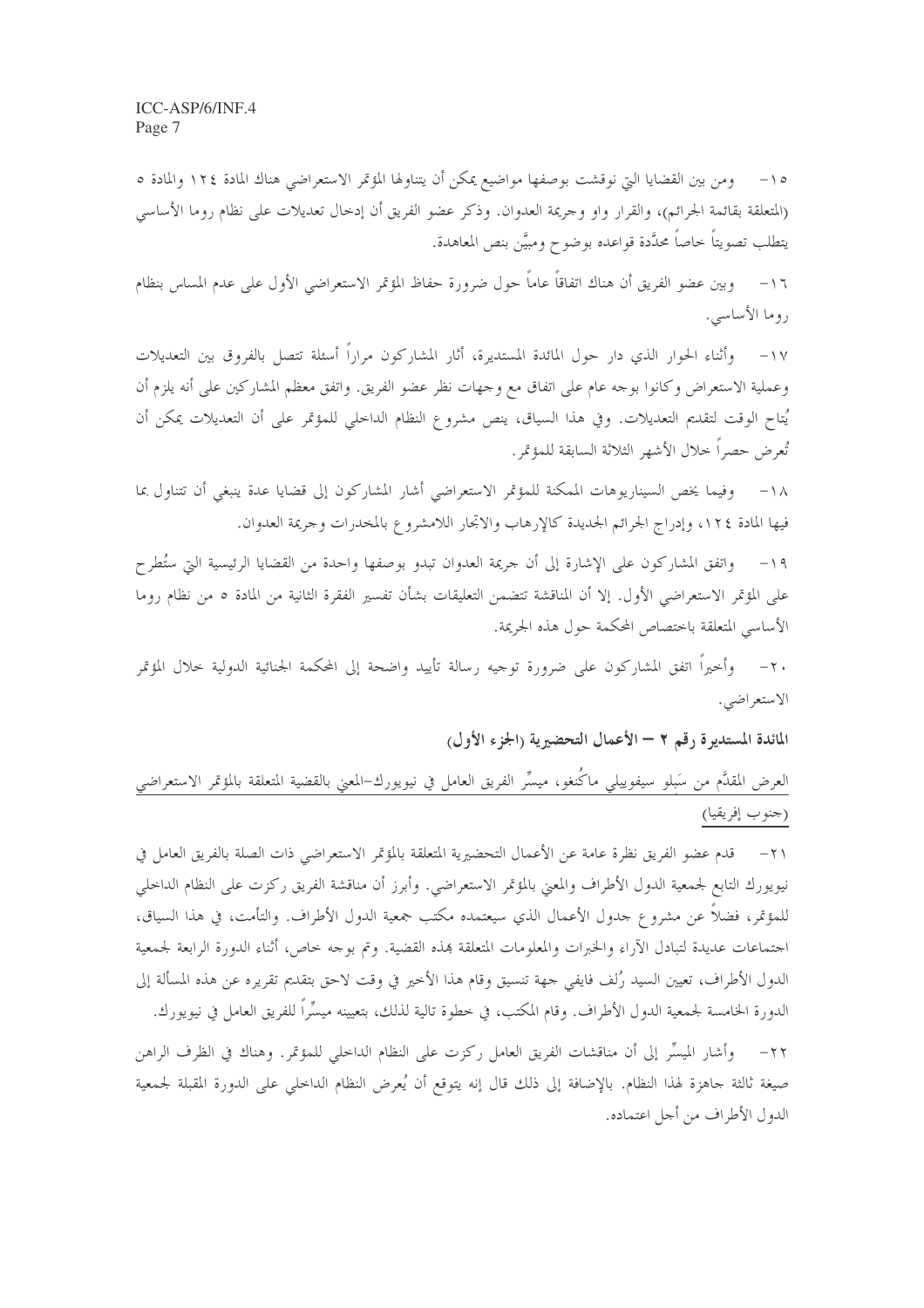٢٣ – وأشار كذلك إلى أن جدول الأعمال ما يزال معلقاً. وقد تركزت المناقشات حول هذه القضية على الوقت المناسب لإقرار حدول الأعمال. وهناك إمكانية تتمثل في إقرار المؤتمر لجدول الأعمال أو ربما تقره جمعية الدول الأطراف قبل المؤتمر الاستعراضي. وبيَّن أن العمل حار حالياً على وضع محتويات حدول الأعمال المذكور.

٢٤- وفيما يتصل بالسيناريوهات الممكنة للمؤتمر، بيَّن عضو الفريق أن هذا الأمر لازم للاتفاق على نطاق المؤتمر ذاكراً أن التعديلات الممكنة لا يمكن تقديمها إلى الأمين العام إلا بعد انقضاء سبع سنوات على بدء نفاذ نظام روما الأساسي أي اعتباراً من حزيران/يونيه ٢٠٠٩ فما بعد. وهو يرى أنه ينبغي أن تُحدَّد آلية للنظر في التعديلات الممكنة. وتحقيقاً لهذه الغاية اقترح حدول عمل واستغلال الفرصة التي يتيحها الوقت المخصَّص أثناء جمعية الدول الأطراف لعام ٢٠٠٩ لاتخاذ القرارات المتعلقة بالمؤتمر الاستعراضي.

٢٥– ولوحظ، فيما يخص مكان انعقاد المؤتمر، أن أوغندا قدَّمت عرضاً باستضافته. ولاحظ بالإضافة إلى ذلك أن المؤتمر الاستعراضي يمكن عقده إما في لاهاي أو في نيويورك.

٢٦– وتناول عضو الفريق أيضاً الجوانب ذات الصلة بما إذا كان المؤتمر الاستعراضي يلزم أن يتخذ طابع المؤتمر الوزاري أو طابعاً تقنياً.

٢٧– وفيما يخص مدة المؤتمر، لاحظ عضو الفريق أنه يرى أن الأمر يتطلب مدة تزيد على عشرة أيام. إلا أن هناك من يعتقد بأن خمسة أيام ستكون كافية في حد ذاتما. وبين أثناء مداحلاته أنه إذا ما كان المؤتمر ستُخصَّص له خمسة أيام فحسب فهناك قضايا عديدة يمكن أن تُناقش مسبقاً أو أن تستعرضها جمعية الدول الأطراف. ومع ذلك وبالنظر إلى المناقشات المتعلقة بجريمة العدوان فإن المؤتمر يمكن أن يستغرق عشرة أيام. وكان هناك اتجاه أثناء المناقشات التي أحراها الفريق العامل بعقد المؤتمر الاستعراضي في النصف الأول من عام ٢٠١٠.

المائدة المستديرة رقم ٣ – الأعمال التحضيرية (الجزء الثاني)

الرئيس: ألخندرو ألداي غونزاليس، البعثة الدائمة للمكسيك لدى الأمم المتحدة

العرض المقدَّم من رينان فيلاسيس، أمانة جمعية الدول الأطراف

٢٨– ذكر عضو الفريق أن أمانة جمعية الدول الأطراف قد باشرت عملية تشاور بالتعاون مع ممثلي جهة التنسيق للمؤتمر الاستعراضي (النرويج). واتسمت هذه العملية بشموليتها وشفافيتها وشارك في مشاورالها المحتمع المدني.

٢٩- وفيما يخص المعاملة الواحب أن يُعاملَها المؤتمر الاستعراضي بيَّن أن قسماً مهماً خُصِّص في حدول الأعمال أثناء الدورة السادسة لجمعية الدول الأطراف لمناقشة هذا الشاغل. والتاريخ المحدَّد مؤقتاً لمناقشة المؤتمر الاستعراضي يبدأ من الثالث من كانون الأول/ديسمبر إلى السابع منه.

٣٠- وأشار إلى أن هناك حوانب مهمة أخرى يجدر النظر فيها وتشمل تكاليف المؤتمر الاستعراضي وتتراوح التقديرات المتعلقة بما ما بين ١,٥ و١,٨ مليون يورو. وقد حُسبت هذه التقديرات أحذاً بعين الاعتبار أن المؤتمر سيلتئم في نيويورك أو في لاهاي. بالإضافة إلى ذلك، تراعي هذه التقديرات اجتماعات مفردة لا توازيها اجتماعات أخرى — إذ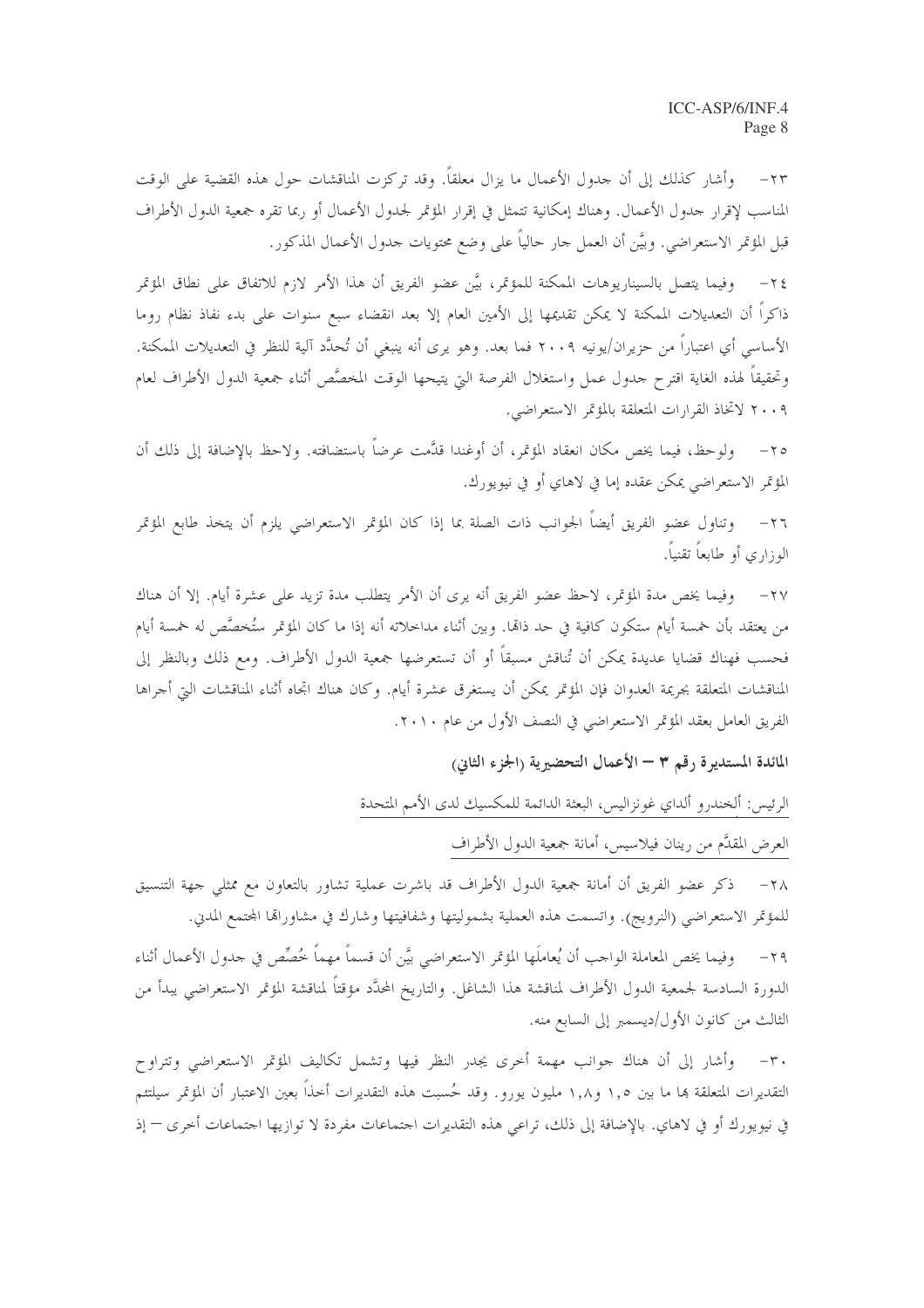أن النهج الأخير هذا من شأنه أن يؤثر تأثيراً قوياً على الميزانية. ولاحظ كذلك أن هناك خيارا ثالثا يمكن النظر فيه فقط حين تقرر الدولة المضيفة مبلغ المساهمة التي ستقدمها. وسلَّط الضوءِ على أن هذه القضية واحدة من القضايا التي تحتاج المزيد من المناقشة التي يجريها الفريق العامل في نيويورك.

٣١ – وفيما يتعلق بمكان انعقاد المؤتمر قال إن هناك حيارات ثلاثة هي: نيويورك ولاهاي وأوغندا. وهو يرى أن التئام الاحتماع في لاهاي سيؤثر في مشاركة الدول نظراً لقلة البلدان التي لها وفود في هذه المدينة. وهناك إمكانية أحرى أيضاً ما تزال قيد النظر ترمي إلى إنشاء صندوق حاص لدعم الدولة المضيفة بصدد عقد المؤتمر.

٣٢– وقد تقرر مؤقتاً عقد المؤتمر الاستعراضي في الثلث الأول من عام ٢٠١٠ لمدة قوامها من ٥ إلى ١٠ أيام. وأبرز عضو الفريق الحاجة لتوفير خيارات بديلة قصد التخطيط لقضايا لوجستية على أساس من إيلائه الاعتبار الواجب والإطار الزمني الملائم.

٣٣– والقضايا مثار القلق الكبير التي تناولها المشاركون أثناء المائدتين المستديرتين ٢ و٣ تشمل الأعمال التحضيرية والحاجة إلى وضع الآلية السليمة لهذه العملية. وتمت الإشارة، في هذا الصدد، إلى أن جمعية الدول الأطراف يمكن أن تصلح كهيئة تحضيرية. وتم التشديد كذلك على حقيقة أنه يتوجب على الدول أن تتوحى فمجاً مرناً وأن لا تأتي إلى المؤتمر الاستعراضي ولها قيود مسبقة أو مواقف متشددة.

٣٤- واتفق معظم المشاركين على وجوب اختيار مكان انعقاد المؤتمر الاستعراضي بعناية فائقة حيث إن هذا المؤتمر سيكون فرصة سانحة لتقوية عمل المحكمة. وكان واضحاً أنه بالرغم من الجهود الجبارة التي بذلتها شتى الهيئات حتى الآن هناك حاجة لتحديد العديد من القضايا ومنها الميزانية اللازمة لتنفيذ المؤتمر الاستعراضي الأول على سبيل المثال. بالإضافة إلى ذلك يُرى أن دور جمعية الدول الأطراف في الأعمال التحضيرية للمؤتمر يعتبر عنصراً أساسياً في كفالة نجاحه.

القضية الثالثة- فضايا يتحتم النظر فيها أثناء المؤتمر الاستعراضي الأول

المائدة المستديرة رقم ٤ - جريمة العدوان

الرئيس: دوغلاس كاسيل، مركز حقوق الإنسان، جامعة نوتر دام

العرض المقدم من: ستيفن باريغا، البعثة الدائمة للختنشتاين لدى الأمم المتحدة

٣٥– في البداية، كانت المناقشات المتعلقة بجريمة العدوان تركز بالأساس على أربعة مجالات لجميعها صلة بدور مجلس الأمن التابع للأمم المتحدة وهي:

- الشروط اللازم توفُّرها لكي تمارس المحكمة الجنائية الدولية اختصاصها بصدد جريمة العدوان بالمقابل  $\langle \hat{D} \rangle$ لاختصاص مجلس الأمن التابع للأمم المتحدة في هذا الصدد؛
- علاقة المحكمة الجنائية الدولية بغير المــُـوَقِّعين على نظام روما الأساسى من بين الأعضاء الدائمين في  $(\overline{\phantom{0}})$ مجلس الأمن الذين يتمتعون بسلطة الفيتو (الصين وروسيا والولايات المتحدة)؛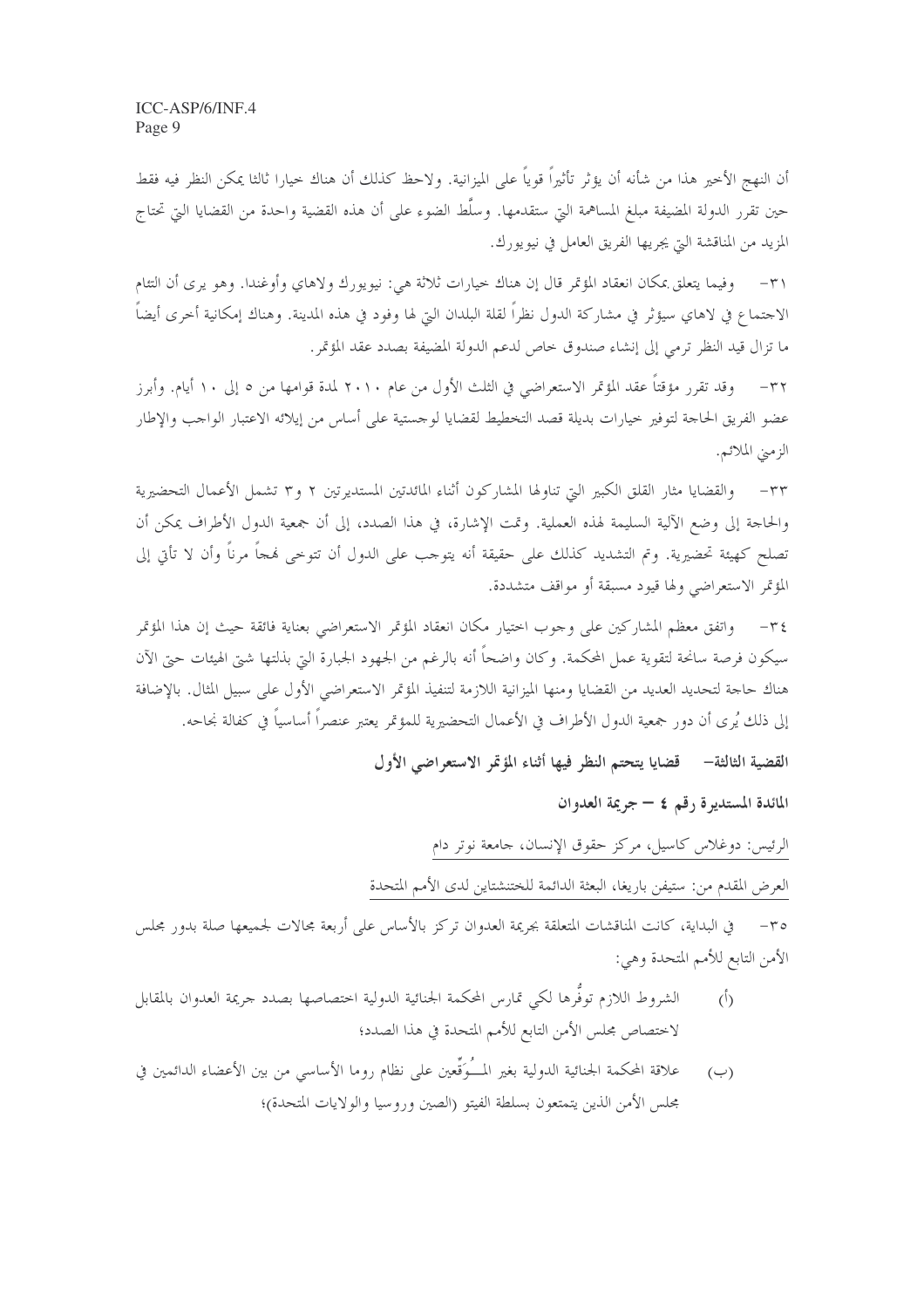- مسؤولية الفرد عن جريمة العدوان بالمقابل لمسؤولية الدولة عن جريمة العدوان (هذه الجريمة كما  $(7)$ يُعرِّفها ويُفسِّرها مجلس الأمن)؛
	- كيفية إدراج جريمة العدوان بوصفها جريمة داخلة في اختصاص المحكمة الجنائية الدولية.  $(2)$

تناول عضو الفريق في عرضه الحالة الراهنة للمناقشات المتعلقة بجريمة العدوان. ولخَّص في البداية عناصر المناقشة  $-\tau$ بدءاً بالمادة ٣٩ من ميثاق الأمم المتحدة التي تنطوي على إشارة لدور مجلس الأمن فيما يتعلق بالأعمال العدوانية. ومن بين المسائل المهمة في هذا الصدد المسألة المتعلقة بمعرفة ما إذا كان لمحلس الأمن اختصاص حصري في مجال تحديد ارتكاب عمل عدواني أو ما إذا كان الاختصاص المتعلق بتحديد العدوان بموجب المادة ٣٩ ينبغي أن يُرى على أنه مجرد خطوة أولى يتخذها مجلس الأمن قبل أن تُتخذ تدابير للحفاظ على الأمن والسلم الدوليين أو لإعادقما إلى نصاهما. وهناك عنصر مهم ثان لتعريف العدوان وهو قرار الجمعية العامة ٣٣١٤ الذي اعتُمد بتوافق الآراء عام ١٩٧٤. واعتُبر هذا القرار أكثر النصوص احتمالاً أن يُتخذ أساساً لتعريف العمل العدواني لدولة من الدول في ضوء طابعه المتوازن بوصفه "رزمة" غير ملزمة لمحلس الأمن وفي ضوء التسليم به على صعيد السوابق القضائية لمحكمة العدل الدولية.

٣٧- وهناك مصدر آخر مهم من المصادر اللازم النظر فيها والتي أشار إليها الميسِّر وهي المادة ١٦ من مشروع مدونة الجرائم المخلة بسلم البشرية وأمنها لعام ١٩٩٦ التي أعدها لجنة القانون الدولي. وهذه المادة تحدِّد سلوك الفرد الذي يرتكب حريمة عدوان (بالمقابل للعمل العدواني الذي ترتكبه دولة كما هو محدَّد في القرار ٣٣١٤). وفي أعقاب السابقة المتمثلة في نورمبرغ عُرِّفت حريمة العدوان بألها حريمة قيادة.

بالإضافة إلى ذلك، يجب كذلك النظر في المادة ٢)0 من نظام روما الأساسي حيث أن هذه المادة توضح أن  $-\tau \wedge$ جريمة العدوان هي بالفعل واحدة من الجرائم الداخلة في اختصاص المحكمة الجنائية الدولية.

٣٩- وأبرز عضو الفريق أن ما أُحرز من تقدم في إطار اللجنة التحضيرية بخصوص تعريف العدوان يعتبر ضئيلاً وأن العمل تكثف في إطار جمعية الدول الأطراف (الفريق العامل الخاص المعنى بجريمة العدوان). ومعظم التقدم أحرز أثناء اجتماعات ما بين الدورات التي التأمت في معهد لختنشتاين لتقرير المصير بجامعة برنستن في الأعوام ٢٠٠٤ و٢٠٠٥ و٢٠٠٦ و٢٠٠٧. وساد هذه العملية حو إيجابي سمح للوفود بإحراء المزيد من المناقشات بطريقة بناءة.

وفيما يتعلق بالعمل الذي اضطلع به الفريق العامل الخاص بيَّن عضو الفريق أن هناك مجالات ثلاثة للمناقشة.  $-\xi$ يتعلق المحال الأول بتعريف العدوان بوصفه عمل دولة ما. وفي معرض هذه المناقشة كان من المهم الأخذ بعين الاعتبار قائمة الأعمال التي يتضمنها القرار ٣٣١٤. وهناك في الظرف الراهن آراء متباينة فيما يتعلق بما إذا كانت هذه القائمة قائمة مغلقة أو مفتوحة، وفيما يتعلق أيضاً بما إذا كان التعريف النهائي سيتضمن قائمة مفتوحة أو مغلقة. ويتعلق المحال الثاني بتعريف السلوك الفردي الذي ينطبق عليه وصف "جريمة" العدوان، ويتصل المحال الثالث بدور مجلس الأمن.

٤١ – وفيما يتعلق بدور مجلس الأمن (الشروط المتعلقة بممارسة الاختصاص)، أورد الميسِّر قائمة بالخيارات البيّ عُرضت حيّ الآن. وكانت هناك من ناحية مواقف تقول بأن لمجلس الأمن، استناداً إلى المادة ٣٩ من ميثاق الأمم المتحدة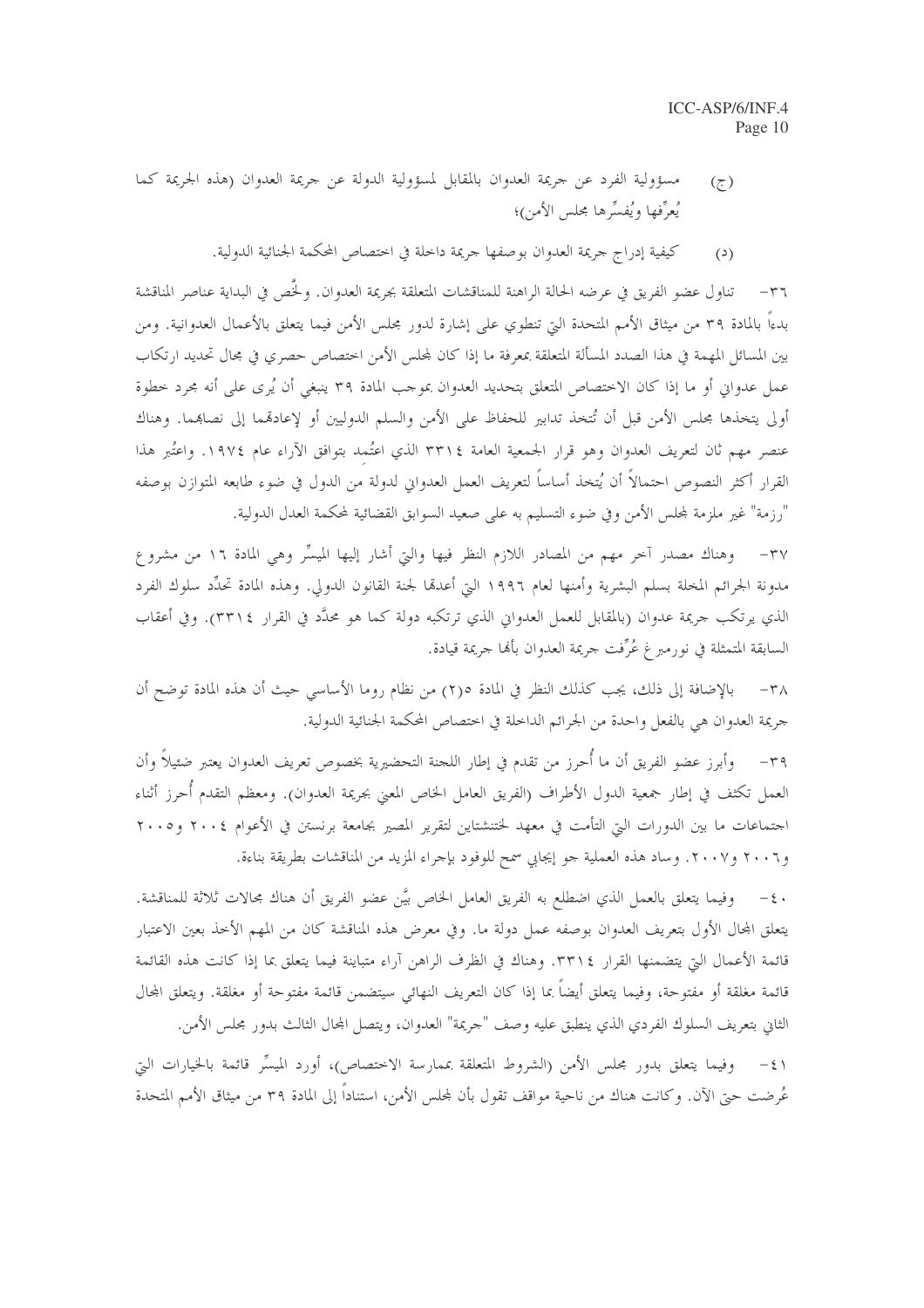الاختصاص الحصري للبت فيما إذا كان هناك عمل عدواين قد ارتُكب. وهناك من ناحية أخرى موقف يقول بأنه لا ينبغي أن يكون لمحلس الأمن دور محدَّد في البت في وجود عمل عدواني يستوجب المقاضاة التي تتولاها المحكمة الجنائية الدولية، بالنظر إلى الدور المُسنَد إلى مجلس الأمن المنصوص عليه في المادة ١٦ من نظام روما الأساسي. وهناك مواقف وسط أخرى مفادها أن يُمنح مجلس الأمن إمكانية البت في ما إذا كان عمل عدواين قد ارتُكب ولكن في حالة عدم اتخاذ مجلس الأمن لأي إحراء فلا ينبغي عرقلة الإجراءات. وهناك مواقف أخرى تُسند دوراً إلى أجهزة تابعة للأمم المتحدة من قبيل الجمعية العامة أو محكمة العدل الدولية.

٤٢ - وخلال الاجتماع الأخير الذي عُقد في برنستن طُرحت أفكار إضافية. منها على سبيل المثال السماح للمدعى العام وللدائرة التمهيدية بالتصرف تلقائياً من أحل مقاضاة مقترفي جريمة العدوان على نحو ما ترتئيه حالياً المادة ١٥ من نظام روما الأساسي. وهناك إمكانية أخرى تتمثل في السماح لمحلس الأمن بأن يعطيَ "الضوء الأخضر" للمحكمة للمضي في عملها، دون أن يبت مجلس الأمن بشكل محدَّد في ارتكاب عمل عدواين. وهذا من شأنه أن يزيد الخيارات المتاحة للمحلس في الوقت التي تُستبقى فيه إمكانية النقض (الفيتو).

٤٣ - وهناك مقترحات إضافية نوقشت في برنستن سعت لخفض السقف بالنسبة "للضوء الأخضر" المشار إليه. ومن الأفكار التي طُرحت الفكرة القائلة بأن تمارس المحكمة الجنائية الدولية اختصاصها إذا ما انتهى مجلس الأمن لا إلى وجود عمل عدواني ولكن إلى وجود قمديد للسلم أو إحلال به نتيجة التهديد باستخدام القوة المسلحة من جانب دولة ضد دولة أخرى أو استخدامها فعلاً. وهذا الخيار يتيح ميزة استخدام لغة معهودة يستعملها مجلس الأمن. وسيتعين، من ناحية أخرى، تقييم أثر مثل هذا الحل على العمل اليومي الذي يقوم به مجلس الأمن. وربما يعمد مجلس الأمن إلى التمعن في صيغته بشكل أدق علماً بأن استخدام مثل هذه اللغة يمكن أن يتيح للمحكمة الجنائية الدولية الاضطلاع بالتحقيق. علاوة على ذلك، قُلُّم اقتراح مفاده وحوب السماح للمحكمة بأن تشرع في التحقيق في حريمة عدوان في الحالات التي يكون فيها مجلس الأمن قد بت ضمناً بوجود عمل عدواين، أي باستخدام اللغة الواردة في القرار ٣٣١٤ دون استخدام عبارة "عدوان".

٤٤- وحتم عضو الفريق عرضه بالتشديد على تفاؤله بإمكانية التوسع في هذه المناقشات. ومن هذا المنطلق فإن اعتماد نظام روما الأساسي في حد ذاته وحقيقة أن المحكمة عاملة وبصدد إحراز تقدم هي أمور تساعد إلى حد كبير على المفاوضات. بالإضافة إلى ذلك يتيح المؤتمر الاستعراضي فرصة لتعزيز المحكمة من وجهة النظر السياسية.

مفهوم البت الحصري من حانب مجلس الأمن في أمر حريمة العدوان في حين تمسك آخرون بالمفهوم القائل ببقاء المحكمة الجنائية الدولية مستقلة عن مجلس الأمن أخذاً بعين الاعتبار الالتزامات التي اعتُمدت منذ مؤتمر روما الدبلوماسي. وبيَّن آخرون أن بوسع الجمعية العامة أن تقوم بالبت في هذا الشأن للسماح للمحكمة الجنائية الدولية من أن تمارس الاختصاص على هذه الجريمة.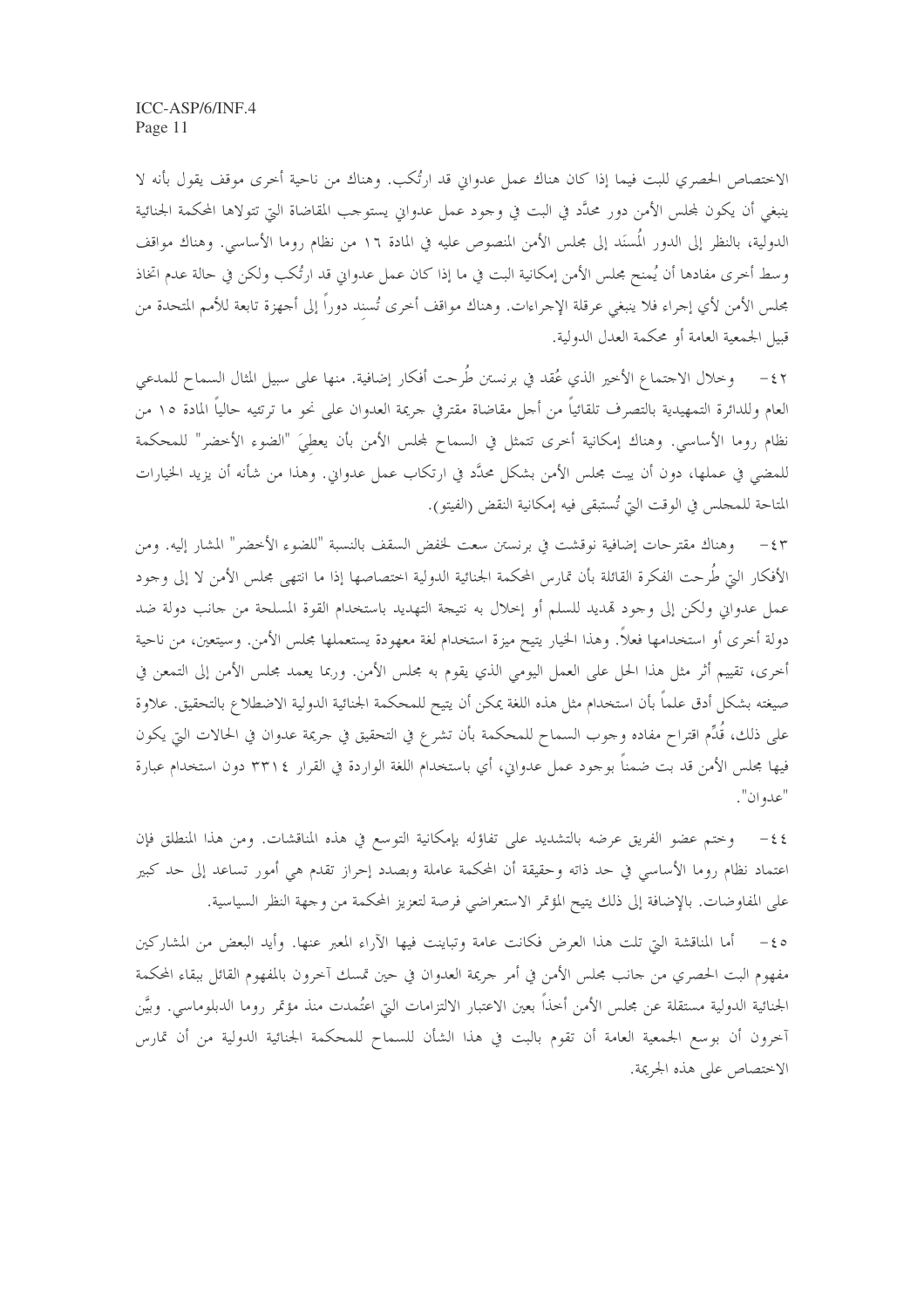٤٦ – وكان هناك توافق في الآراء في سبيله إلى الانعقاد فيما بين المشاركين بالنظر إلى دور قرار الجمعية العامة للأمم المتحدة ٣٣١٤ فيما يتعلق بتعريف جريمة العدوان. وأثيرت أسئلة تتعلق بمبدأ الشرعية وتعريف سلوك الفرد. وجرى التسليم عموماً بلزوم توحى نمج عملى بغية التقدم على مسار تعريف الجريمة.

## المائدة المستديرة رقم ٥– المادة ١٢٤ من نظام روما الأساسي

الرئيس: موريسيو ديل تورو، الجامعة الوطنية المستقلة للمكسيك

العرض المقدم من أنتون كامين، لجنة الصليب الأحمر الدولية

بدأ عضو الفريق مناقشة المادة ١٢٤ من نظام روما الأساسي بتسليط الضوء على بعض أركالها. وأشار في هذا  $-\xi$   $\vee$ السياق إلى طبيعة هذه المادة وقال إنها تستبعد اختصاص المحكمة فيما يتعلق بجرائم الحرب مدة تبلغ سبع سنوات.

٤٨ – وفيما يتعلق بنتائج هذه المادة، لاحظ أن المادة ١٢٤ قد تؤدي إلى الارتباك والخلل في العلاقات بين الدول. وفي رأيه أنه إذا ارتكب مواطن تابع لدولة أصدرت الإعلان جريمة من جرائم الحرب في إقليم دولة أخرى فإن اختصاص الدولة الأخيرة يكون هو الغالب على اختصاص الدولة التي أصدرت الإعلان.

٤٩ – وأشارت الميسرة إلى عدم وجود سوابق هامة لاستخدام مواد مماثلة للمادة ١٢٤. وقالت إن دوليتين فقط أصدرتا هذا الإعلان هما فرنسا وكولومبيا. ولم يؤثر استخدام الإعلان على الالتزام بالمعاقبة على جرائم الحرب على الصعيد الوطين.

٥٠ – وحرى في الحوار الذي دار بالمائدة المستديرة رقم ٥ تبادل للأراء بشأن كيفية تفسير المادة ١٢٤ من حانب الدول. وركزت المناقشات بوجه خاص على الحالة الكولومبية.

٥١- وتعرض جزء من المناقشة للأسباب التي دعت كولومبيا إلى استخدام الإعلان ولرد فعل المجتمع المدني والمنظمات غير حكومية التي رأت أن استخدامه سيؤدي إلى الإفلات من العقاب. ولوحظ في هذا الصدد أن الحكومة استخدمت الإعلان لمنح فرصة للمفاوضات التي كانت حارية بشأن عملية السلام وليس لتوفير الحصانة لمرتكبي هذه الجرائم لأن القانون الوطني الكولومبي يعاقب فعلا على ارتكابما. ولوحظ أيضا أن كولومبيا ليس لها موقف فيما يتعلق بإلغاء المادة ١٢٤ من النظام الأساسي وأنه يلزم تحليل الموضوع لاتخاذ موقف في هذا الشأن.

ونظرت المائدة المستديرة أيضا في الأسباب التي دعت فرنسا إلى استخدام الإعلان. وأشير إلى أن فرنسا لم تقم  $-0<sup>1</sup>$ مثل كولومبيا بتعديل قانوفما الداخلي على الرغم من احتجاجها بذلك عند إصدار الإعلان.

٥٣ – ورأت بعض الوفود أنه يلزم إلغاء المادة ١٢٤ بأكملها بينما رأت فود أخرى، نظرا لقرب انقضاء المدة المحددة للإعلان الصادر من البلدين، أن من الأفضل أن تترك المادة بحالتها. وعموما، يبدو أن المشاركين يتفقون على أنه لا معين لبقاء المادة في النظام الأساسي.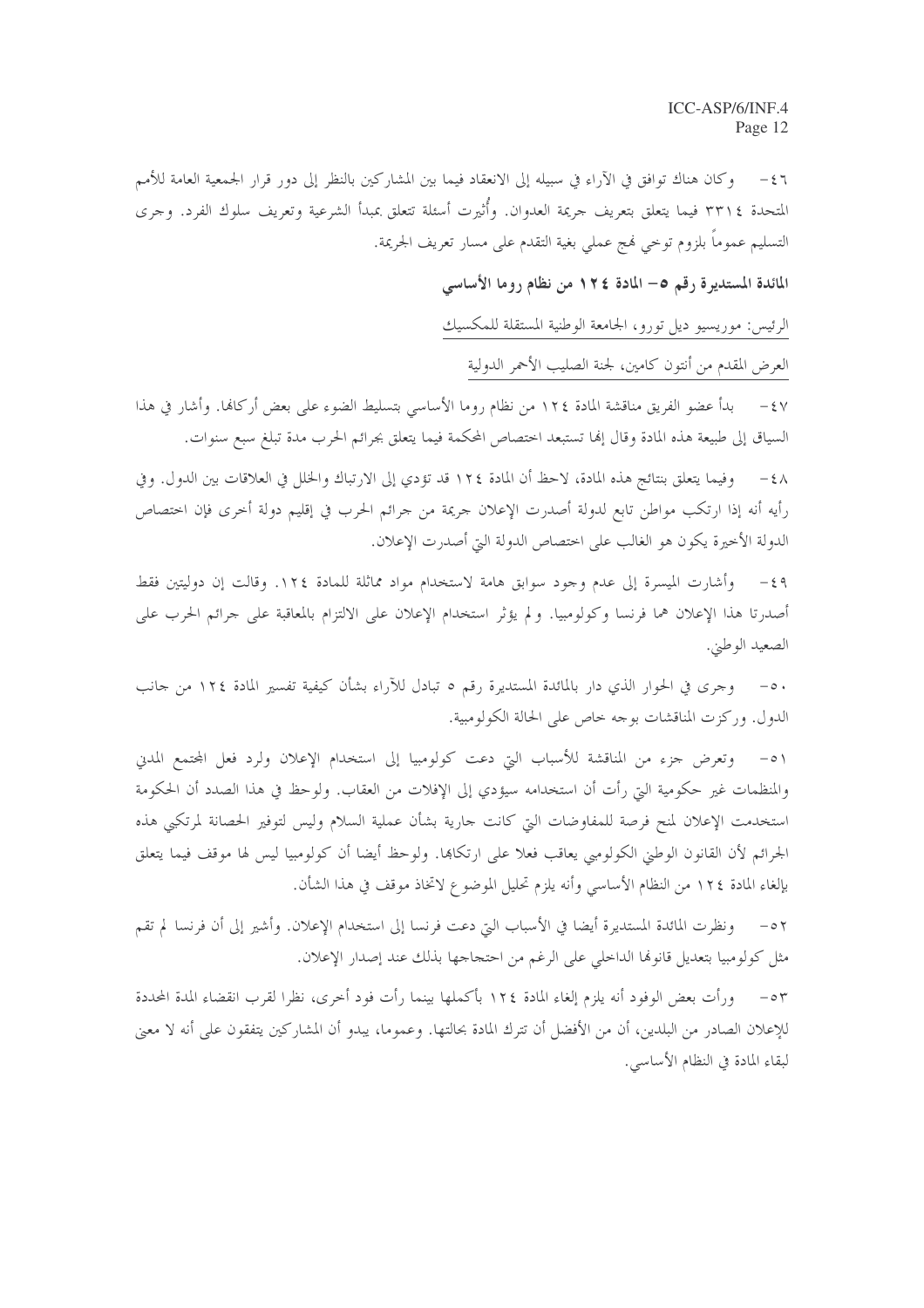القضية الرابعة – استعراض الأحكام الأخرى وإدراج جرائم أخرى في النظام الأساسي

المائدة المستديرة رقم ٦– القرار واو من الوثيقة الختامية لمؤتمر روما الدبلوماسي لعام ١٩٩٨: جريمتا الإرهاب والاتجار بالمخدرات وغير ذلك من الجرائم

الرئيس: خافيير دونديه، المعهد الوطني للعلوم الجنائية، المكسيك

العرض المقدم من دوروتيه ماروتين، المركز الدولي للعدالة الانتقالية

٤٥- أكدت عضوة الفريق أن الإرهاب أصبح من الشواغل الرئيسية للمحتمع الدولي نتيحة للأحداث التي وقعت في ١١ أيلول/سبتمبر و"الحرب التي أعلنت بعد ذلك على الإرهاب" على المستوى الدولي.

٥٥– ولاحظت أن القرار هاء حاء نتيجة للتسوية التي تمت بين الدول التي كانت تطالب بإدراج حريمتي الإرهاب والاتحار بالمخدرات وحرائم أخرى بموحب المعاهدات في نظام روما الأساسي والدول التي لم تكن راغبة في توسيع نطاق اختصاص المحكمة. ووفقا للجنة القانون الدولي، تعني الجرائم بموجب المعاهدات الجرائم ذات الأهمية الدولية المنصوص عليها في المعاهدات (مثل الجرائم المرتكبة ضد موظفي السلك الدبلوماسي أو القرصنة).

٥٦ – وقالت إن بعض الفقهاء يرون أن هذه الجرائم ينبغي أن تخضع لاختصاص المحكمة لألها من الجرائم المرتكبة ضد الإنسانية.

٥٧ – وقالت أيضا إنه ينبغي استعراض المزايا والعيوب المتصلة بخضوع هذه الجرائم لاختصاص المحكمة قبل البت في اختصاص المحكمة بالنظر فيها. وقالت أن إدراج هذه الجرائم قد يؤثر على البلدان الضعيفة تأثيرا كبيرا من الناحية الاقتصادية، وقد يؤدي أيضاً إلى إضفاء الطابع السياسي على الأعمال التي تقوم ها المحكمة.

٥٨ – وقالت الميسرة إن المعايير المتعلقة بانتهاك المبادئ الإنسانية لا تنطبق في رأيها على حريمتي الإرهاب والاتحار بالمخدرات مثلما تنطبق على الجرائم الأخرى التي تخضع لاختصاص المحكمة. وقالت إننا ينبغي أن نتساءل عما إذا كانت هذه الجرائم من الجرائم الدولية فعلا قبل الموافقة على خضوعها لاختصاص المحكمة لمنع مرتكبيها من الإفلات من العقاب.

٥٩- وفي المناقشة التي حرت في هذا الشأن، رأى بعض المشاركين أن احتمال إضفاء الطابع السياسي على الأعمال التي تقوم ها المحكمة كبير حداً. واتفق آخرون مع عضوة الفريق في أن هاتين الجريمتين لا تنطويان على العناصر المطلوبة للجرائم ضد الإنسانية وأفمما، دون التقليل من أهميتهما وخطورقمما بالنسبة للمجتمع الدولي، تدخلان في فئة أخرى من الجرائم هي أقرب إلى الجرائم عبر الوطنية. وفي هذه الحالة، ينبغي أن يسود التعاون الثنائي والمتعدد الأطراف بين الدول من أحل التحقيق فيها والمعاقبة عليها على الصعيد الوطين.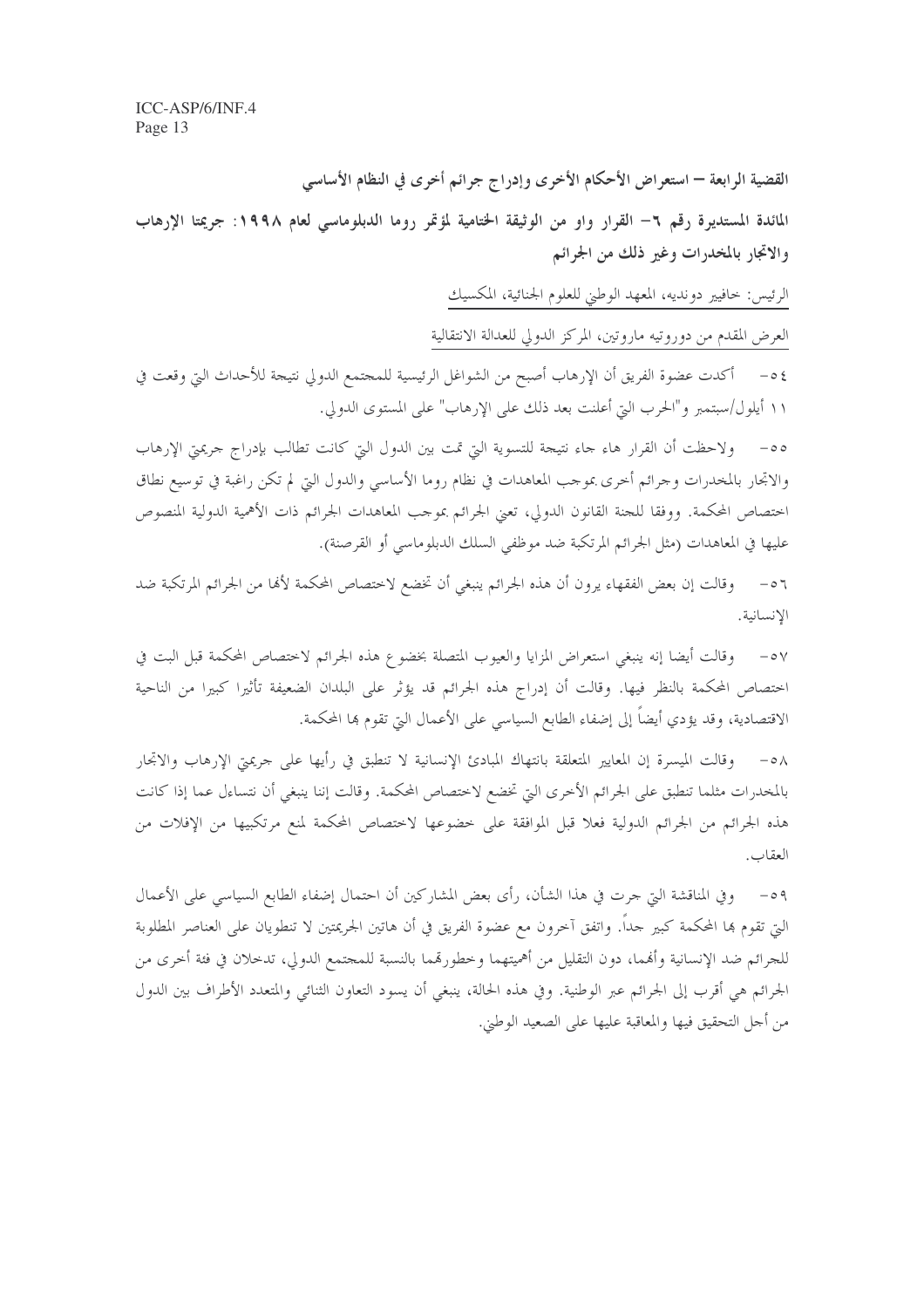الجزء الثانى

القضية الخامسة– تقييم المحكمة الجنائية الدولية بعد مضى حمس سنوات على دخول نظام روما الأساسى حيز النفاذ.

المائدة المستديرة رقم ٧– أعمال مكتب المدعى العام– سجل القضايا

الرئيس: ناومي روهت– أريازا، كلية هاستنغز للقانون، جامعة كاليفورنيا

العرض المقدم من وليام تشاباس، المركز الأيرلندي لحقوق الإنسان

٦٠ – أشار عضو الفريق إلى وجود بعض التناقضات في بيان المدعى العام، لاسيما فيما يتعلق بقضيتي الاختصاص الوطني ومسؤولية الدول.

٦١− ورأى البعض أن المدعى العام لم يشجع الدول، من الناحية العملية، على تحمل المسؤولية التي تقع على عاتقها. وركز المدعى العام اهتمامه على التحقيق مع الجماعات المتمردة فقط وعلى تحديد عتبة الخطورة باعتبارها ركنا هاما في القضايا التي يقوم بمعالجتها. وبينما يعتمد نمج المدعى العام على الكم فإن نمج الدائرة التمهيدية يعتمد على "الخطورة الاجتماعية".

٦٢– وقدم عضو الفريق عرضاً موحزاً للنشاط القضائي للمحكمة واسترعى الانتباه خاصة إلى الحالات الأربع قيد البحث أمام المحكمة حاليا وهي أوغندا، وجمهورية الكونغو الديمقراطية، ودارفور، وجمهورية أفريقيا الوسطى.

وفيما يتعلق بمذه الحالات الأربع، أبرز الخبير بعض القضايا التي تستحق البحث. فقال مثلا فيما يتعلق بالحالة  $-7r$ في أوغندا إن أوامر القبض الصادرة تخص المتمردين فقط ولا تخص أفراد الجيش الأوغندي. غير أن التحقيق مع أعضاء حيش الرب للمقاومة فقط يتيح الفرصة للمفاوضات التي تجريها الدولة للتوصل إلى حل على أساس العدل مقابل السلام. ٦٤– وفيما يتعلق بالحالة في جمهورية الكونغو الديمقراطية، أعرب عضو الفريق عن قلقه لأن الجرائم المنسوبة إلى توماس لوبانغا دييلو على نفس القدر من الخطورة المتعلقة بالجرائم المرتكبة من المتهمين الآخرين ولم تقدم مع ذلك سوى قضية واحدة للمحكمة بعد مضى أربع سنوات.

٦٥– وتناول أيضا الحالة في دارفور وأشار إلى البطء في معالجة هذه الحالة والبطء في الإجراءات، وتساءل عن إمكانية الإسراع في تحقيق العدالة بإنشاء محاكم مخصصة بالموقع.

وقال فيما يتعلق ببطء التحقيقات في جمهورية أفريقيا الوسطى إن الحكومة ذاتما سألت المحكمة في كانون  $-11$ الأول/ديسمبر ٢٠٠٦ عن سبب عدم إحراز تقدم في التحقيقات رغم إحالة الموضوع إليها في كانون الثاني/يناير  $.7 \cdot .0$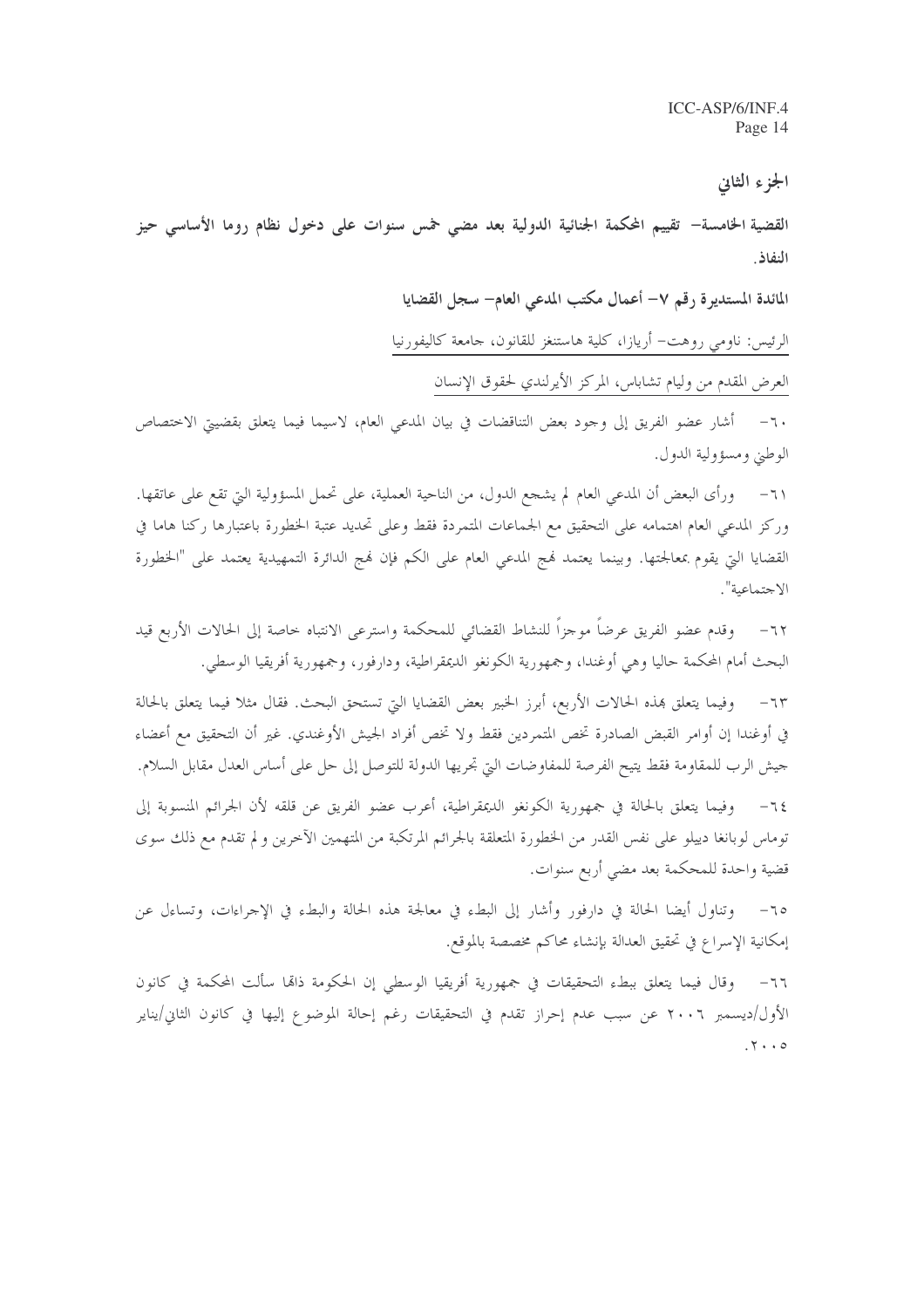٦٧– وقال عضو الفريق إنه وجد بعض الحماس بين عامي ٢٠٠٣ و ٢٠٠٤ ولكن لم يحدث شئ بعد ذلك. ولم يؤكد المدعى العام على ضرورة أن تتحمل الدول مسؤوليالها وقد يفسر تركيز التحقيقات على جماعات المتمردين أن الدول بعيدة عن اختصاص المحكمة.

٦٨− وكانت المناقشة المفتوحة التي أجريت لهذا الموضوع حادة وكان تبادل الآراء مثيرا بوجه خاص. وبينما رأى بعض الأعضاء أن المحكمة في أزمة، , أي آخرون أن وجود المحكمة يتوقف على نجاحها وأنه ليس من الإنصاف أو الدقة أن توصف بالفشل بعد مثل هذه الفترة الوجيزة لعملها وبعد تكريس جزء كبير من السنوات الخمس الأولى لتطبيق وتنفيذ الأحكام الواردة في نظام روما الأساسي.

٦٩– واتفق المشاركون أيضا على أن السبب في عدم وفاء مكتب المدعى العام بولايته بالوجه الأكمل مرجعه عدم توفير الموارد اللازمة له لإدارة التحقيقات بالوجه المناسب. وأعرب بعض المشاركين عن الحاجة إلى إنشاء وحدة للتحريات و/أو الشرطة لتمكين المحكمة من تنفيذ أوامر القبض.

٧٠– وقال بعض المشاركين فيما يتعلق بالتعليقات العامة التي أبداها المدعى العام والتي أبرز فيها أنه سيركز على الأشخاص "الذين يقع عليهم القدر الأكبر من المسؤولية" إن هذا الحكم يرد في النظام الأساسي للمحكمة الخاصة لسيراليون وليس في نظام روما الأساسي، وقد تنقل هذه السياسية رسالة خاطئة لمرتكبي الجرائم في أفريقيا مفادها أن المحصلة النهائية للتحقيقات التي تقوم بما المحكمة هي بعض أوامر القبض.

٧١– و في ضوء المسائل التي أثيرت بشأن عمل المدعى العام، اتفق كثيرون على أنه لا يمكن القول بأن المدعى العام هو المصدر الوحيد للمشكلة وأنه يلزم النظر إلى مستوى التعاون بين الدول والمحكمة. وعدم التعاون هو المشكلة الرئيسية التيّ تواجه المحكمة. وأصدرت المحكمة أوامر كثيرة للقبض ولا بد من تعاون الدول لتنفيذها. وهناك ترابط وثيق بين الدول والمحكمة، ورأي بعض المشاركين أن مبدأ التكامل هو السبب في بطء الإجراءات.

المائدة المستديرة رقم ٨– مشاركة الضحايا وحقوق المتهمين في إطار نظام روما الأساسي

الرئيس: باولينا فيغا، ائتلاف المنظمات غير الحكومية من أحل إنشاء محكمة حنائية دولية

العرض المقدم من كارين بونو، الاتحاد الدولي لحقوق الإنسان

عرضت الخبيرة كارين بونو القواعد التي تحكم الوضع القانوين الحالي للضحايا في إطار نظام روما الأساسي  $-\sqrt{7}$ والوثائق الأخرى ذات الصلة مثل القواعد الإجرائية وقواعد الإثبات، والنظام الداخلي للمحكمة، وقلم الحكمة، التي يبلغ مجموعها نحو ١١٥ مادة تقريبا. وقالت إن المحكمة، ولاسيما الدائرتين التمهيديتين الأولى والثانية اللتين تتناولان الحالة في جمهورية الكونغو الديمقراطية والحالة في أوغندا، شرعت في تطبيق المبادئ الواردة في هذه القواعد وفي تنفيذها.

٧٣- وقالت الخبيرة في بداية كلمتها إن الضحايا لهم الحق في المشاركة في الإجراءات وفي وجود ممثلين لهم وفي التعويض والحماية.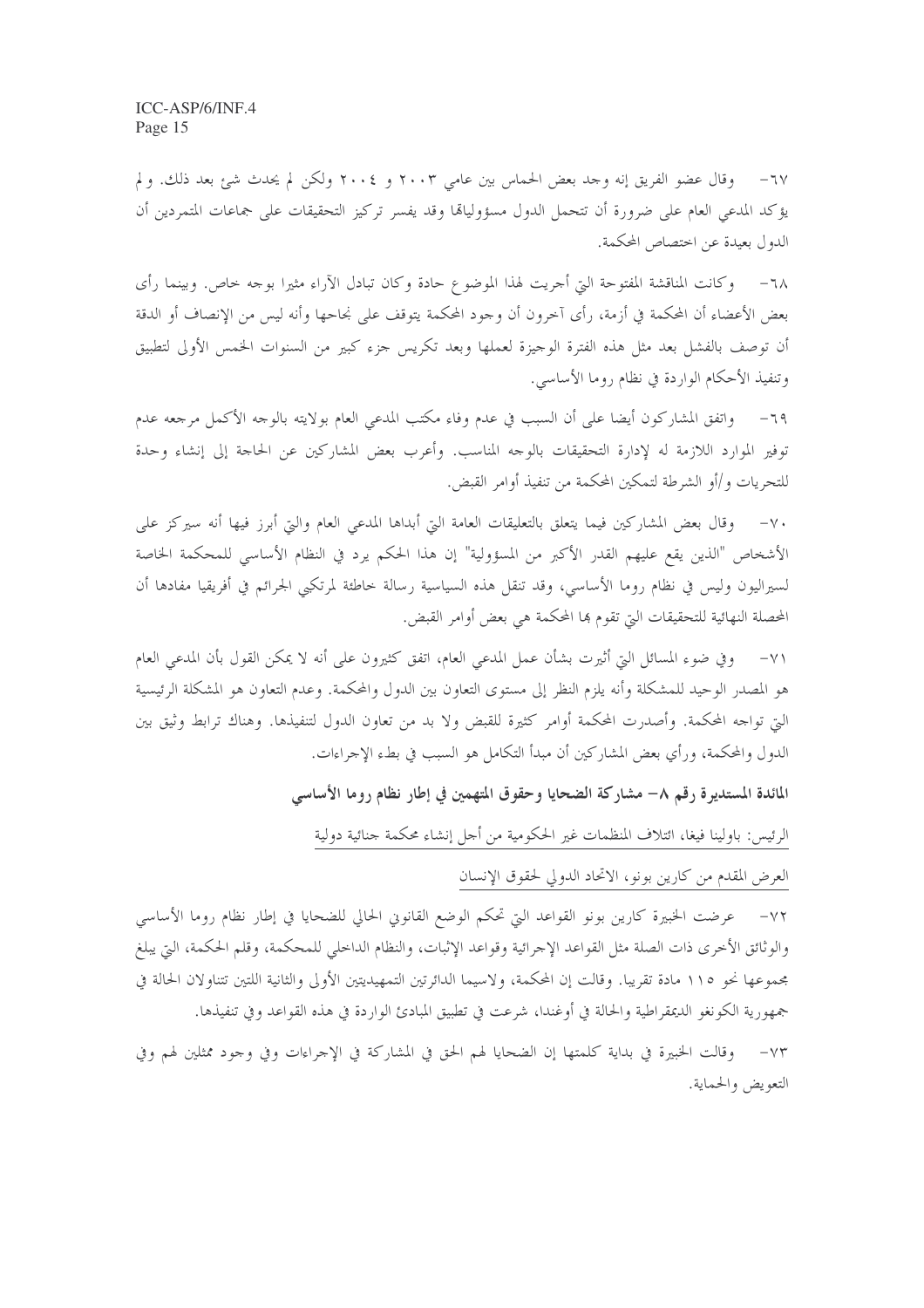٧٤- وقالت الخبيرة إن مكتب المدعى العام يشير في قراراته الأخيرة إلى احتمال أن تسبئ مشاركة الضحايا إلى التحقيق. وقالت أيضا إن الدائرتين التمهيديتين الأولى والثانية أكدتا في قراريها الصادرين في ١٧ تموز/يوليه ٢٠٠٦ و ١٠ آب/أغسطس ٢٠٠٧، على التوالي، أن مشاركة الضحايا تبدأ مع بداية التحقيق وألها لا تتعارض مع مبدأ المحاكمة السريعة والعادلة. وأوضحت الخبيرة أيضا الفرق بين السوابق القضائية للدائرتين التمهيديتين الأولى والثانية وبين المشاركة في قضية لوبانغا. ولا يزال الاتساق بين السوابق القضائية المتعلقة بالضحايا، ومشاركتهم الجماعية، وتمكينهم من الاطلاع على الإجراءات، والترجمة، واستمارات الاشتراك، وتوفير الدعم- المادي والأمنى- للوسطاء دون تدخلهم في أعمال المحكمة، من أهم التحديات التي تواجه المحكمة في مجال المشاركة.

٧٥– والقضية الأخرى التي تناولتها الخبيرة هي قضية التمثيل القانوين للضحايا. فمن ناحية، هناك مكتب المحامي العام للضحايا المختص بمعاونة ومساعدة الممثلين القانونيين للضحايا، ولم تحدد ولاية هذا المكتب حتى الآن. ومن ناحية أخرى، لا يزال من الواحب على المحكمة أن تحدد القواعد اللازمة لتوفير المساعدة القانونية للضحايا بصورة فعالة.

٧٦– وفيما يتعلق بالتعويض، أكدت الحبيرة على ضرورة تحديد دور كل من المحكمة والدول في تعبئة الموارد المتحصلة من المتهمين وضرورة تحديد الولاية المزدوجة للصندوق الاستئماني للضحايا وأهمية وضع برامج عادلة للمساعدة القائمة على التبرعات.

٧٧– وأكدت الخبيرة على ضرورة تعزيز أنشطة التوعية بالمحكمة لتمكين الضحايا من معرفة حقوقهم. ولا تعلم المحكمة حتى الآن كيفية الاتصال بالضحايا. وينبغي أن يتسم الاتصال بالمرونة وأن يكون متفقا مع الأشكال المختلفة من الواقع.

٧٨ – وأكدت عضوة الفريق أيضا على ضرورة تعزيز أنشطة التوعية لتمكين الضحايا من معرفة حقوقهم. وكما ذكر من قبل، لم تتصل المحكمة حتى الآن اتصالا كافيا بالضحايا ويلزم التركيز على ملائمة الاتصال لوضعهم الحقيقى. وسيكون لجمعية الدول الأطراف، كما حدث في عامي ٢٠٠٥ و ٢٠٠٦، دور حاسم.

٧٩– وتركز التدابير المحددة لحماية الضحايا على عدم الكشف عن هويتهم. ويؤثر هذا على مشاركتهم ويلزم التوصل إلى توازن ملائم بين المشاركة والأمن. وأبرزت عضوة الفريق أيضا الحاحة إلى إبرام المزيد من اتفاقات إعادة توطين الشهود.

٨٠ – وأكدت الخبيرة أن حقوق المتهمين الواردة في نظام روما الأساسي تنطوي على المعايير الدولية لحقوق الإنسان. ومع ذلك، يلزم معالجة شواغل معينة. ويتصل أحد هذه الشواغل بالمساعدة القانونية المقدمة للمتهمين. ففي قضية لوبانغا مثلا، أشار الدفاع إلى عدم توافر الموارد اللازمة. ومن المسائل الأخرى التي يلزم معالجتها تصنيف الوثائق التي يقدمها مكتب المدعى العام للدفاع من أجل حماية مصدرها على النحو الوارد في الفقرة (ﻫ) من المادة ٥٤. وفي النهاية، أعربت الخبيرة عن قلقها للمشاكل المتصلة بالترجمة وتأخيرها.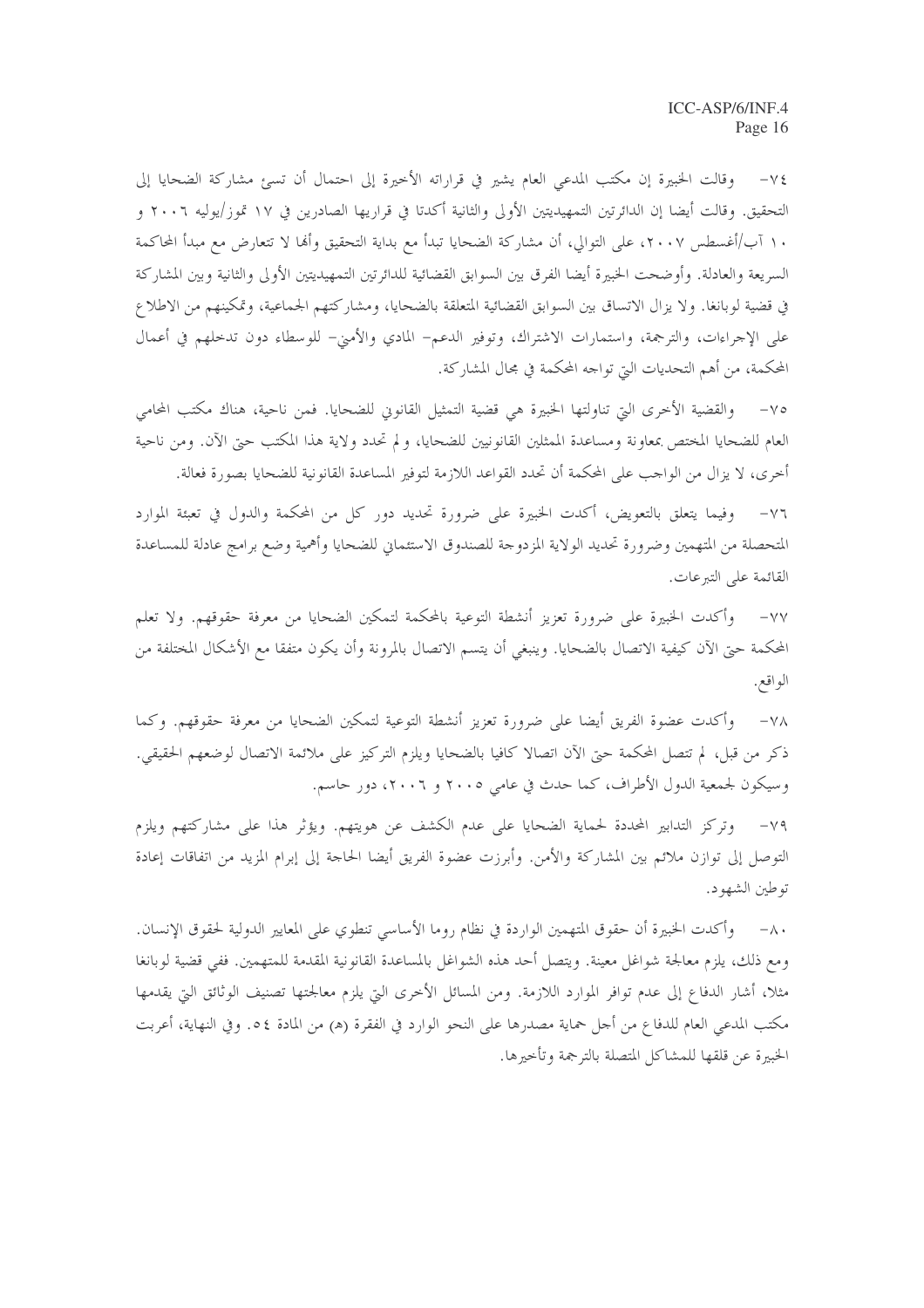٨١ – وأُجرى تبادل للآراء بشأن نوعين من الضحايا الموجودين عملياً: الضحايا المتصلين بالحالات والضحايا المتصلين بالقضايا. وأشار بعض المشاركين إلى وجود سوابق قضائية راسخة بشأن الجبر وإلى احتمال أن تكون هذه السوابق مفيدة للمحكمة عند قيامها بوضع سوابق قضائية حديدة أو تطوير السوابق القائمة.

٨٢– ﴿ وَأَخِيرَاً، قال بعض المشارِكين في معرض تقييم مشارِكة الضحايا إن موقف المدعى العام في قضية لوبانغا كان تقييدياً للغاية وإن المدعى العام لم يبد اهتماماً بالضحايا في حالات كثيرة مما يوحي بوجود قيود على مشاركة الضحايا. وفي هذا السياق، يلزم إعادة التفكير في كيفية تلبية الطلبات المقدمة من الضحايا ومشاركة الضحايا.

## المائدة المستديرة رقم ٩- التعاون والتنفيذ

الرئيس: أوسكار حوليان غيريرو، مكتب المدعي العام، كولومبيا

العرض المقدم من هوغو ريلفا، المستشار القانويي، منظمة العفو الدولية

٨٣- أوضح الخبير هوغو ريلفا أن نجاح النظام القضائي يكمن في المحاكم الوطنية وليس في المحاكم الدولية. ودون الإخلال بأهمية المحكمة الجنائية الدولية، التي يرى ألها أداة هامة، فإن هذه المحكمة تعتمد على مبدأ التكامل.

٨٤– وأكد الخبير على التزام الدول باستعراض الالتزامات الناشئة عن معاهدات أخرى خلاف نظام روما الأساسي ولكن المتصلة ها عند تنفيذ نظام روما الأساسي على الصعيد الوطني. وقد يؤول عدم قيامها بذلك بعدم الامتثال لهذه المعاهدات الأخرى.

٨٥– وقدم الخبير عرضاً موحزاً لتنفيذ المحكمة الجنائية الدولية على الصعيد القطري. ولاحظ أن إحدى مشاكل التنفيذ تتصل بالجرائم التي يمكن ارتكاها بصورة منفردة، مثل التعذيب أو الاختفاء، والحاجة إلى تكييف القوانين الجنائية لكل بلد والقوانين العسكرية أيضاً. فمثلا، فيما يتعلق بالقوانين العسكرية، يلزم النظر في قضايا مثل "مسؤولية القادة والرؤساء الآخرين" و "الطاعة الواجبة". وأبرز أيضاً أهمية عدم العفو عن الجرائم المرتكبة في إطار النظام الأساسي وعدم السماح باختصاص المحاكم العسكرية بالنظر في حرائم الحرب. ودعا أيضاً إلى إلغاء منظور "المساس بمصالح الأمن الوطني" الوارد في المادتين ٧٢ و ٧٣ من النظام الأساسي.

٨٦– وأبرز المشاركون أهمية تنفيذ نظام روما الأساسي والمعاهدات الأخرى ذات الصلة مثل اتفاقيات جنيف لعام ١٩٤٩ والبروتوكولين الإضافيين لهذه الاتفاقيات على الصعيد الوطني. وأكدوا أيضا على ضرورة أن تعتمد إجراءات التنفيذ على مبدأ الشرعية وعلى أهمية المحتمع المدني في الجهود التي تبذلها الدول لتكييف القوانين الوطنية للمعايير الدولية.

المائدة المستدير ة رقم ١٠- إسهام المحكمة الجنائية الدولية في العدالة والسلم والأمن

الرئيس: اليزابيث سالمون، الجامعة الأسقفية الكاثوليكية في بيرو

العرض المقدم من سوكورو فلوريس لييرا، رئيسة مكتب المحكمة الجنائية الدولية لدى الأمم المتحدة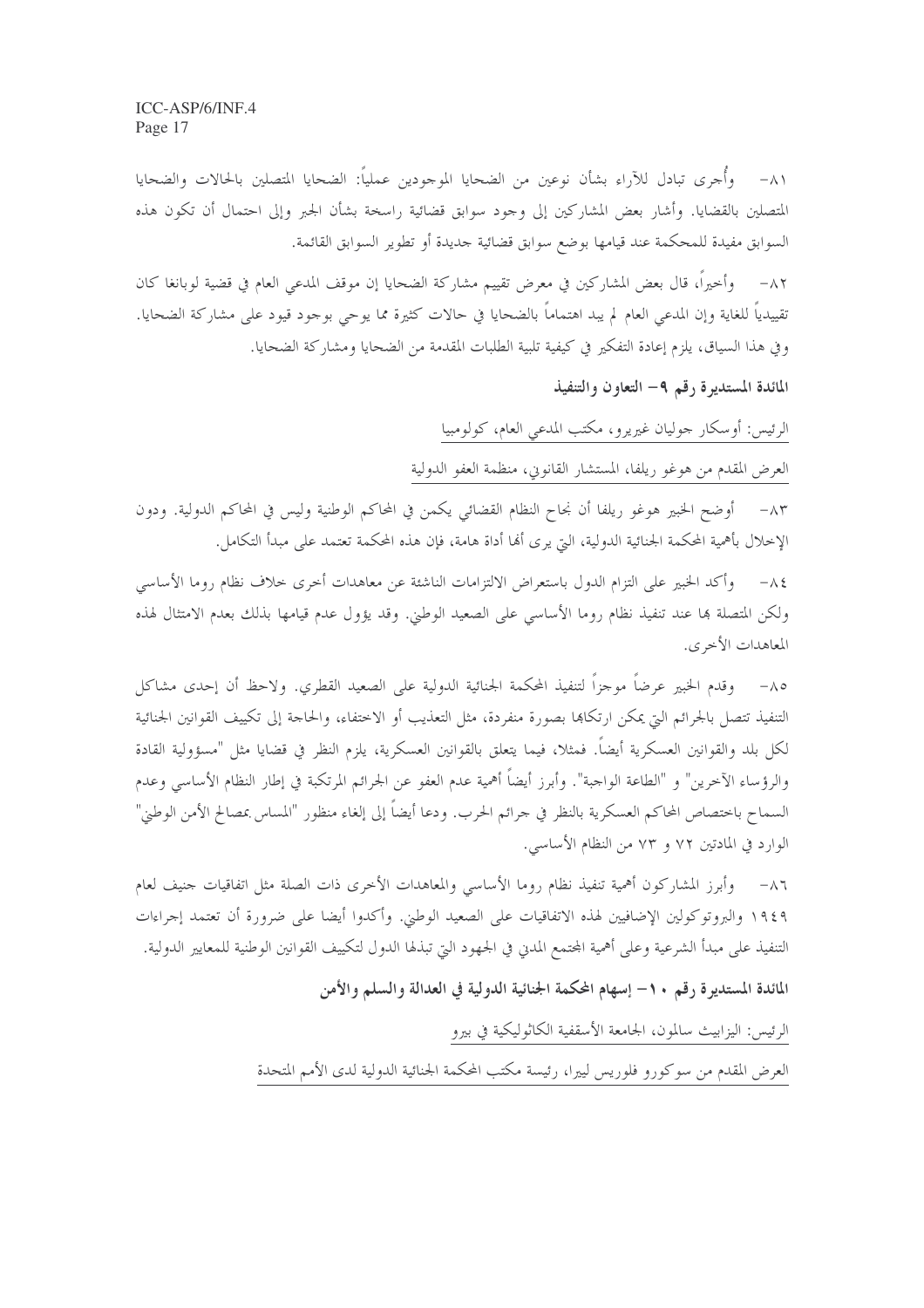٨٧ – أشارت الخبيرة إلى نجاح المحكمة الجنائية الدولية على الرغم من حداثة عهدها بالخدمة. وقالت إن التشريعات الوطنية حققت بعض التقدم الهام ولكن إنشاء المحكمة الجنائية الدولية يعتبر نجاحا في حد ذاته كما يعتبر إسهاما في السلم والعدالة والأمن. ومن الجدير بالذكر أيضا أن مجلس الأمن قد أحال حالة (دارفور) إلى المحكمة مما يدل على اعترافه بألها آلية للردع وآلية هامة للإسهام في لتحقيق السلام.

٨٨ – وذكَّرت الخبيرة بأن السنوات الأولى للمحكمة كانت مكرسة للنواحي التشغيلية وبأن الحكومة الأوغندية هي التي أحالت في عام ٢٠٠٤ إحدى الحالات إلى المحكمة. وقالت إن التزامات المحكمة معقدة من الناحية العملية لوقو ع معظم أعمالها في أماكن لا تزال المنازعات المسلحة قائمة فيها.

٨٩- وأشارت أيضا إلى التأثير الإيجابي والرادع للمحكمة لاسيما في كوت ديفوار وفي استخدام الجنود الأطفال في أفر يقيا.

٩٠- واختتمت كلمتها بملاحظة أن الحكمة تعتمد في أعمالها على امتثال الدول لقرارالها نظراً لعدم وحود حهاز تنفيذي مخصص لها.

٩١- وكان الشعور السائد بين المشاركين أن تأثير المحكمة كان إيجابيا على الصعيدين الوطني والدولي وألها شجعت الدول على تعديل تشريعاها ومحاكمة المتهمين. وساهمت الدول بوضوح في السلم والأمن.

٩٢– ولاحظ بعض المشاركين أن مجلس الأمن ينبغي أن يقوم بدور أكثر نشاطاً بالنسبة للحالة في دارفور. واتفق أيضا على ضرورة أن يزيد التعاون بين الدول والمحكمة لإضفاء الشرعية على أعمالها وتوفير الكفاءة لها.

#### الجزء الثالث

الحوار فيما بين المشاركين (الجزء الأول)

الرئيس: فاليري أوسترفلد، كندا

٩٣– عرضت الميسرة، تسهيلا لتبادل الآراء بين المشاركين، مجموعة من المواضيع التي تستحق في نظرها المزيد من البحث. وأشارت إلى المادة ٢٠/(ب) ٢٠٬ من نظام روما الأساسي المتعلقة بالمواد والأساليب الحربية التي ينبغي تعديلها وفقا للمادتين ١٢١ و ١٢٣ من نظام روما الأساسي كما أشارت إلى الأعمال التحضيرية للمؤتمر الاستعراضي. وأحالت فيما يتعلق بمذه المسألة إلى الإحراءات المتبعة في المنظمات غير الحكومية للإعداد لمثل هذه المؤتمرات وتنظيمها. والتمست آراء ممثلي الدول والمحكمة بشأن الاحتياجات المتوقعة للمؤتمر.

٩٤– وأشار بعض المشاركين إلى أهمية مشاركة المحتمع المدني في الأعمال التحضيرية للمؤتمر الاستعراضي وإلى أن هذه العملية ينبغي أن تكون تفاعلية بقدر الإمكان.

٩٥- ويتوقع ممثلو الدول من المؤتمر أن يستعرض دور مجلس الأمن بمزيد من التفصيل، لاسيما فيما يتعلق بجريمة العدوان. وأكد بعض المشاركين على ضرورة معاملة هذه الجريمة كبند رئيسي من بنود المؤتمر وليس كتعديل للنظام.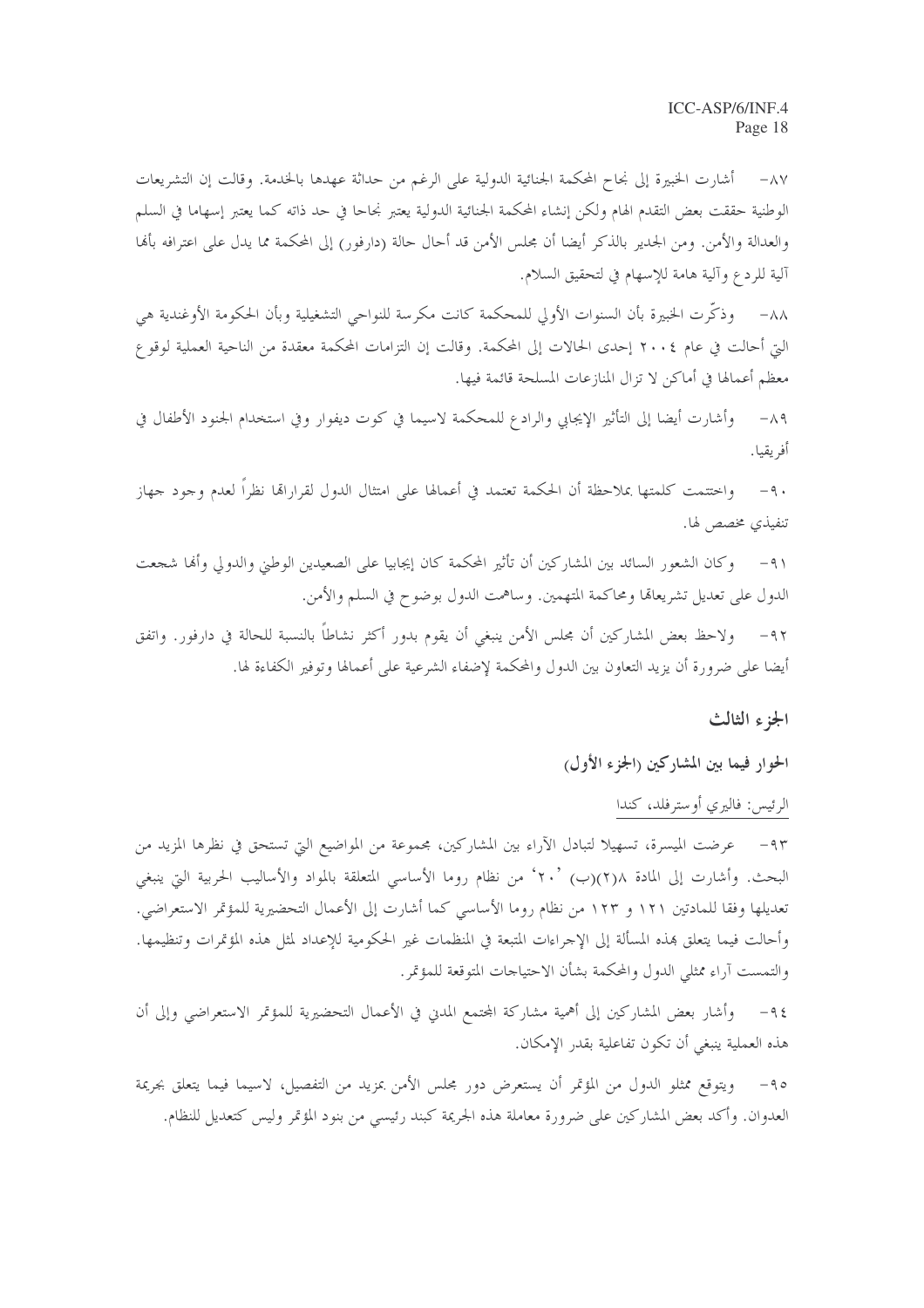٩٦- وفيما يتعلق باحتياجات المؤتمر الاستعراضي، أشار بعض المشاركين إلى ضرورة: (أ) الاعتماد على مشاركة جمعية الدول الأطراف بصورة أكثر نشاطا؛ و (ب) زيادة المدة المحددة لتقديم التعديلات أو المقترحات على الأشهر الثلاثة المنصوص عليها في النظام الأساسي؛ و (ج) النظر في استعراض النظام الأساسي من الناحية التقنية لتيسير عمل المحكمة وبوجه خاص عمل مكتب المدعى العام؛ و(د) الاستفادة من المؤتمر لتقييم أعمال المحكمة من جانب الدول الأعضاء ومن جانب المحكمة ذاتما؛ و (هـ) وضع معايير لمكان انعقاد المؤتمر.

٩٧- وفيما يتعلق بالقائمة الواردة في المادة ٢٠/(٦)(ب(٢٠، من نظام روما الأساسي بشأن المواد والأساليب الحربية، لوحظ أنه ينبغي إعداد ورقة في هذا الشأن لكي ينظر فيها المؤتمر.

الحوار فيما بين المشاركين (الجزء الثاني)

الرئيس: خوان مانويل خوميز-روبليدو، المكسيك

٩٨ - ركزت الميسرة اشتراكها على موضوعين رئيسيين تعتقد ألهما يستحقان البحث بسبب تعقيدهما: تعريف جريمة العدوان ودور مجلس الأمن في هذا الشأن، ومشكلة العلاقة بين العدالة والسلام.

٩٩- وفيما يتعلق بالموضوع الأول، أعرب المشاركون عن ضرورة التوصل إلى صيغة لا تخل بتكامل النظام الأساسي. وأشار بعض المشاركين إلى ضرورة توحي الحذر في العلاقة بين دور مجلس الأمن والإجراءات التي يتخذها بعض الأعضاء الدائمين في مجلس الأمن من غير الأطراف في نظام روما الأساسي. وأشار آخرون إلى الدور المحتمل لمحلس الأمن فيما يتعلق بالفصل السابع من الميثاق. وقيل أيضا إنه لا يجوز لمحلس الأمن أن يطالب بمحاكمة الأفراد.

١٠٠ - وعلاوة على ذلك، أشار بعض المشاركين إلى العمل الجاري حاليا في برينستون، ولاسيما إلى الحاجة إلى اتخاذ هج واقعي بشأن موقف الأعضاء الدائمين في مجلس الأمن. ونوقشت أيضا فكرة قيام الدائرة التمهيدية بدور المصفاة وقيل إن لهذه المبادرة مزايا وعيوب ولذلك لم تتوافق الآراء بشألها. وأشار آخرون إلى أن الاستعانة بالمادة ١٦ لتعريف الجريمة يشكل عقبة بينما أشار آخرون إلى أنه سيلزم تعديل المادة ١٦ في حالة الموافقة على التعريف الذي وضعه الفريق العامل الخاص المعنى بحريمة العدوان.

١٠١- وقيل أيضا إن وجود إجراءات لاستعراض نظام روما الأساسي يعتبر ميزة بالمقارنة بميثاق الأمم المتحدة الذي يجب موافقة الأعضاء الخمسة الدائمين في مجلس الأمن لتعديله. وُأبرزت أيضا الحاجة إلى التعاون بين مجلس الأمن والمحكمة فيما يتعلق بالحالة في دارفور.

١٠٢ - وفيما يتعلق بالعلاقة بين العدالة والسلام، سألت الميسرة المشاركين عن الجدوى من تناول هذه المسألة في المؤتمر الاستعراضي. واتفق مشاركون كثيرون على ضرورة مناقشة هذه المسألة ولكنهم أقروا باحتمال أن لا يكون المؤتمر الاستعراضي أفضل مكان لمناقشته فيه. وقال آخرون إن مسؤولية الدول تؤدي دورا هاما في هذه المسألة. وأكد آخرون على أنه يلزم، بصرف النظر عن مفاوضات السلام الجارية، محاكمة المسؤولين أمام المحكمة الجنائية الدولية في حالة عدم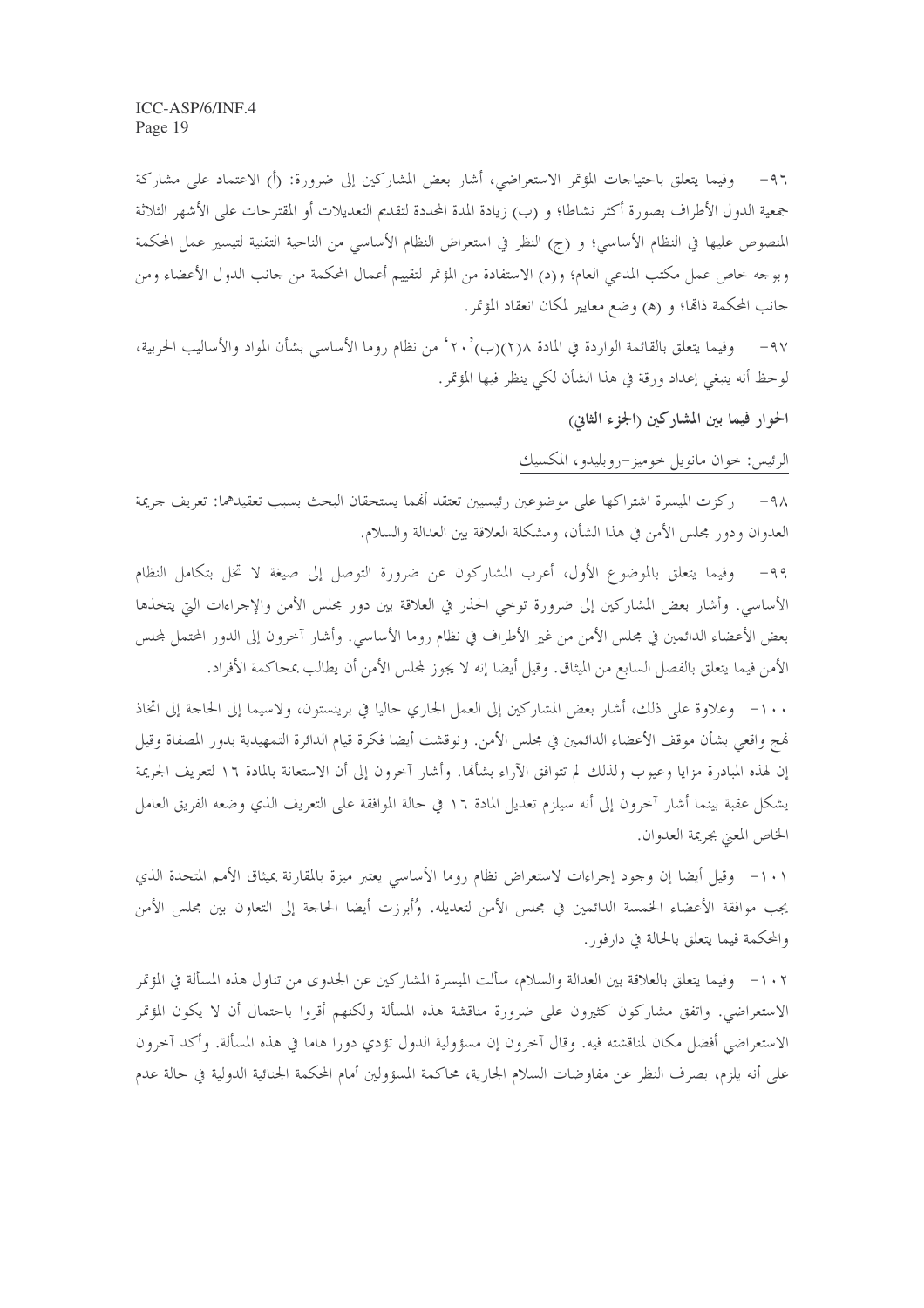محاكمتهم محليا. وأشار آخرون غلي أنه لا يجوز العفو عن الجرائم الخاضعة لاختصاص المحكمة في سياق عمليات السلام. واتفق المشاركون على التكامل بين مفهومي العدالة والسلام.

## الحفل الختامى

١٠٣ – أكد المنظمون في الحفل الحتامي للحلقة الدراسية على أهمية مثل هذه الحلقات لتعزيز الحوار الشامل والمفتوح في المنطقة. وأكد المنظمون أيضا على الرغبة في إجراء المزيد من التحليل للمواضيع التي ستعرض على المؤتمر الاستعراضي. وأشار المنظمون إلى موافقة جميع المشاركين على أهمية مثل هذه المحافل للتفكير بصورة إيجابية في الأعمال التحضيرية للمؤتمر وتعزيز المبادئ الواردة في نظام روما الأساسي.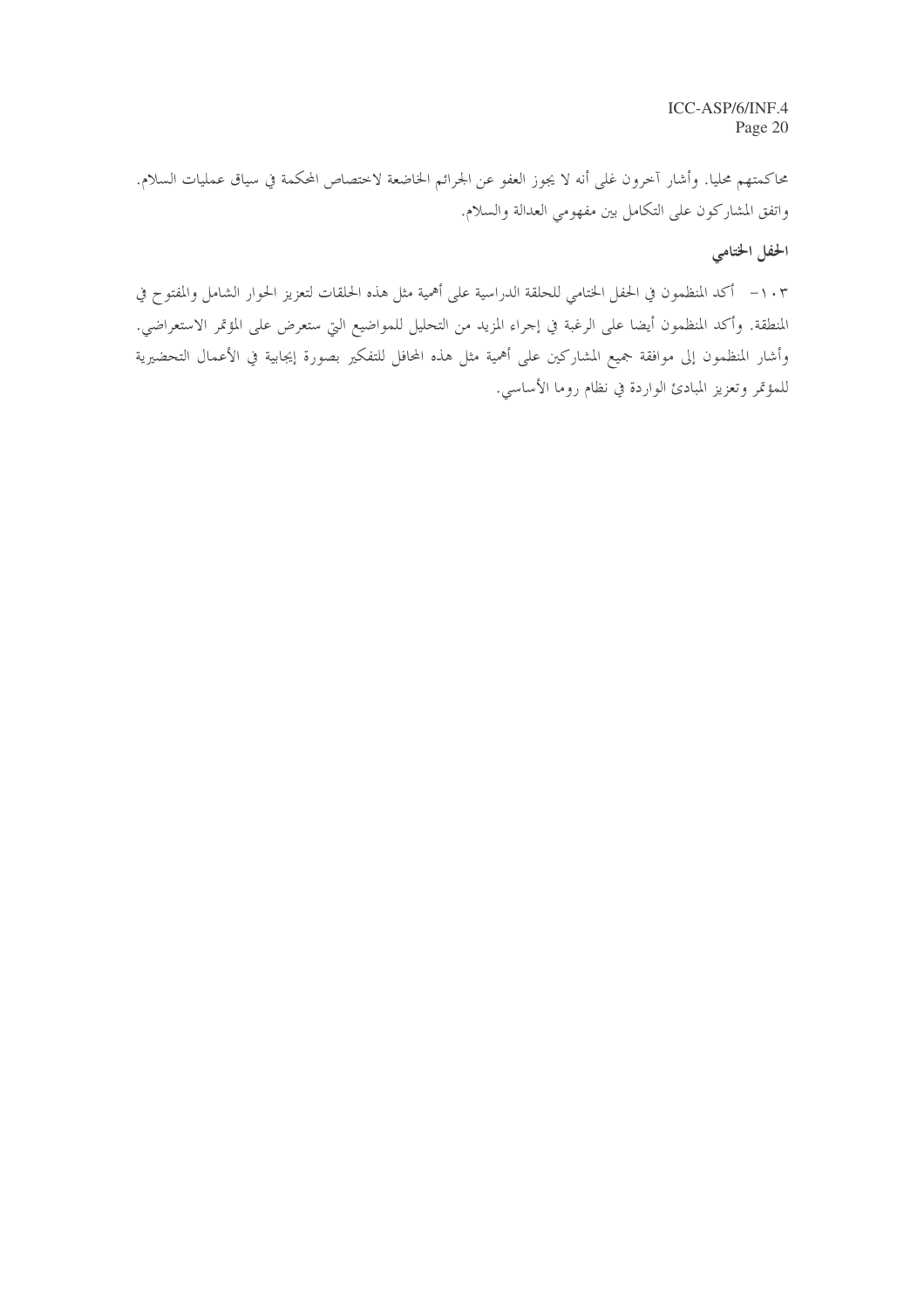المرفق الأول

# قائمة المشاركين

#### **ARGENTINA/ARGENTINE**

1. Juan Manuel Gramajo Ministerio de Relaciones Exteriores Comercio Internacional y Culto.

#### **BOLIVIA/BOLIVIA**

2. Claudia Barrionuevo Romero Ministerio de Relaciones Exteriores y Culto.

#### **BRASIL/BRAZIL**

3. Antonio Paulo Cachapuz de Medeiros

4. Franklin R. Hoyer

Ministerio de Relaciones Exteriores.

### **CANADÁ/CANADA**

5. Alan Kessel 6. Christine Hanson Ministerio Federal de Relaciones Exteriores.

#### **CHILE/CHILI**

7. Claudio Troncoso Repetto Ministerio de Relaciones Exteriores.

#### **COLOMBIA/COLOMBIA**

8. Clara Inés Vargas Ministerio de Relaciones Exteriores. 9. Oscar Julián Guerrero Procuraduría General de la Nación.

#### **COSTA RICA/COSTA RICA**

10. Oscar Omar Monge Castro 11. Gioconda Ubeda Rivera Ministerio de Relaciones Exteriores y Culto.

#### **CUBA/CUBA**

12. Anet Pino Ministerio de Relaciones Exteriores.

#### **GUATEMALA/GUATEMALA**

13. Erick Mauricio Maldonado Ríos Ministerio de Relaciones Exteriores.

#### **LIECHTENSTEIN/ LIECHTENSTEIN**

14. Stefan Barriga Misión Permanente de Liechtenstein ante las Naciones Unidas.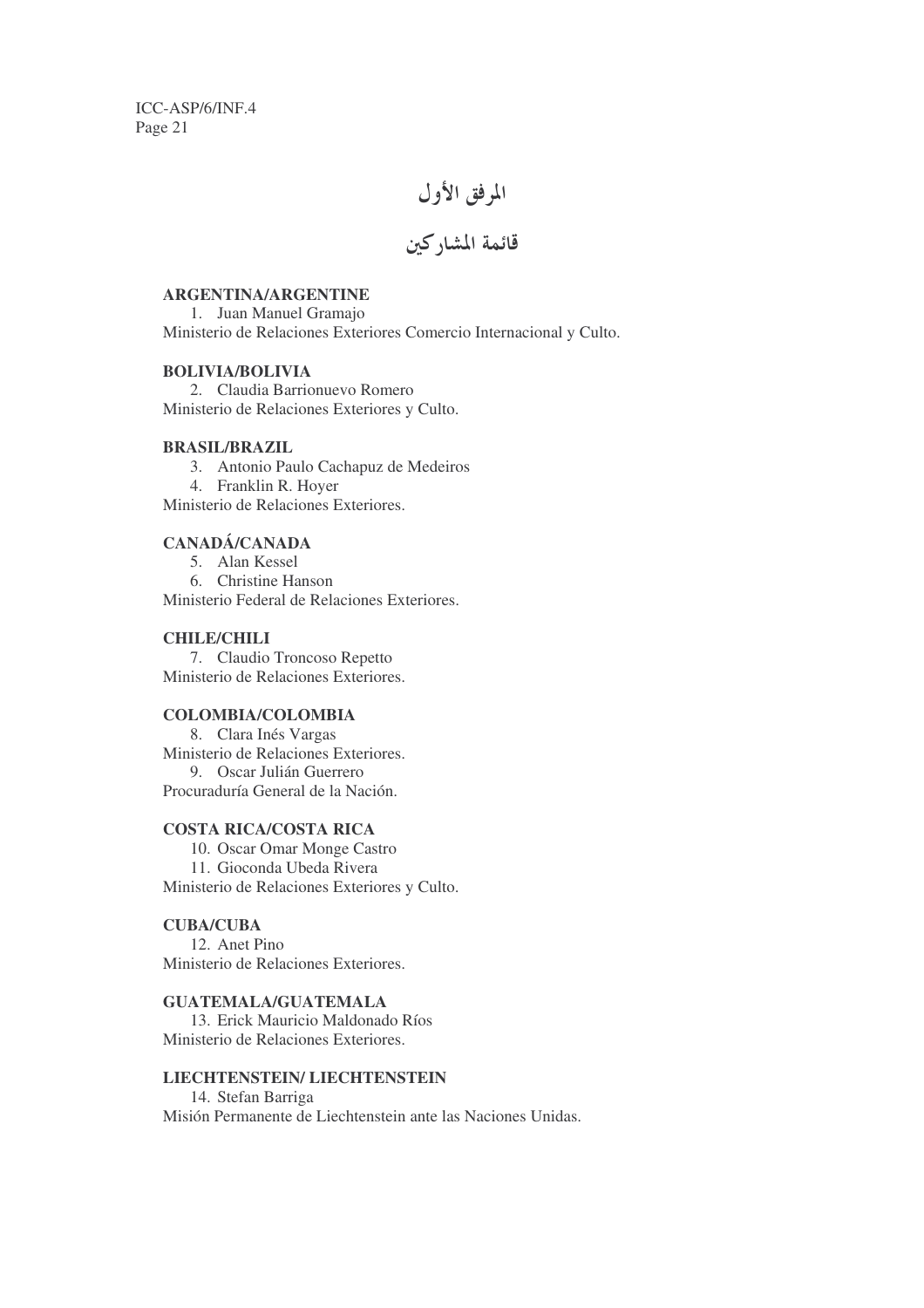#### **MÉXICO/MEXICO**

- 15. Juan Manuel Gómez-Robledo
- 16. Joel Hernández García
- 17. Víctor M. Uribe Aviña
- 18. Liliana López Ortíz
- 19. Gabriela A. Moreno Hidalgo
- 20. Sandra Sánchez Aguillón
- 21. Sylvia Cabrera Lara
- 22. Luis Ángel Benavides Hernández
- 23. Alejandro Alday González
- 24. Alonso Martínez Ruiz

Secretaría de Relaciones Exteriores.

#### **NICARAGUA/NICARAGUA**

25. Horacio Brenes Icabalceta Ministerio de Relaciones Exteriores.

#### **PERÚ/PERU**

26. Carmen Rosa Arias Morales Ministerio de Relaciones Exteriores.

#### **PORTUGAL /PORTUGAL**

27. Francisco Falcao Machado Ministerio de Relaciones Exteriores de Portugal en México, Presidencia de la Unión Europea.

#### **SUDÁFRICA/SOUTH AFRICA**

28. Sabelo Sivuyile Maqungo Facilitador del Grupo de Trabajo Nueva York para el tema de la Conferencia de Revisión.

#### **TRINIDAD Y TOBAGO/TRINIDAD AND TOBAGO**

29. Eden Charles Ministerio de Relaciones Exteriores.

#### **URUGUAY/URUGUAY**

30. Berta Feder Ministerio de Relaciones Exteriores.

#### **VENEZUELA/VENEZUELA**

31. Adriana Celis 32. José Manuel Casal Vázquez Ministerio de Relaciones Exteriores.

#### **CORTE PENAL INTERNACIONAL/INTERNATIONAL CRIMINAL COURT**

33. Socorro Flores Liera Oficina de la Corte Penal Internacional ante las Naciones Unidas.

#### **SECRETARÍA DE LA ASAMBLEA DE ESTADOS PARTES/SECRETARIAT OF THE ASSEMBLY OF STATES PARTIES**

34. Renán Villacís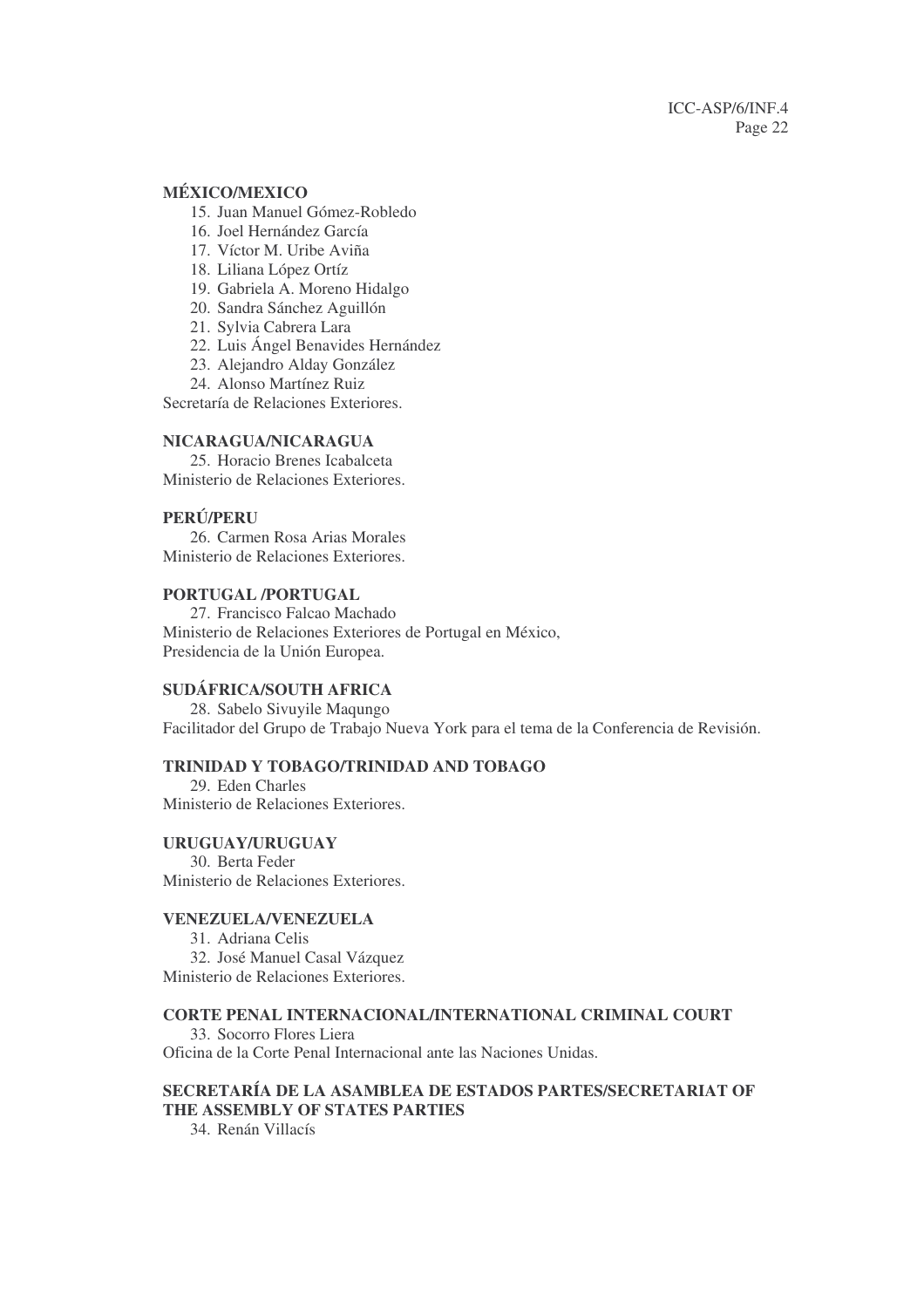#### **COALICION POR LA CORTE PENAL INTERNACIONAL/COALITION FOR THE INTERNATIONAL CRIMINAL COURT**

- 35. William Pace
- 36. Osvaldo Zavala
- 37. Francesca Varda
- 38. Paulina Vega

#### **UNIVERSIDAD IBEROAMERICANA/UNIVERSIDAD IBEROAMERICANA**

- 39. Juan Carlos Arjona
- 40. Sofía Lascurain

41. Abigail Díaz de León

42. Denise González Núñez

#### **COMITÉ INTERNACIONAL DE LA CRUZ ROJA/INTERNATIONAL COMMITTEE OF THE RED CROSS**

43. Anton Camen

44. Romaric Ferraro

#### **EXPERTOS ACADEMICOS/ACADEMIC EXPERTS**

45. Valerie Oosterveld University of Western Ontario.

46. Douglas Cassel Centro de Derechos Humanos, Universidad de Notre Dame.

47. Elizabeth Salmón Pontificia Universidad Católica del Perú.

48. Javier Dondé Instituto Nacional de Ciencias Penales.

49. Mauricio del Toro Instituto de Investigaciones Jurídicas, UNAM.

50. William Schabas Centro Irlandés por los Derechos Humanos.

51. Naomi Roht-Arriaza Universidad de California.

#### **EXPERTOS DE LA SOCIEDAD CIVIL/CIVIL SOCIETY EXPERTS**

52. Karine Bonneau Federación Internacional de los Derechos Humanos.

53. Hugo Relva Amnistía Internacional.

54. Dorothée Marotine Centro Internacional por la Justicia Transicional.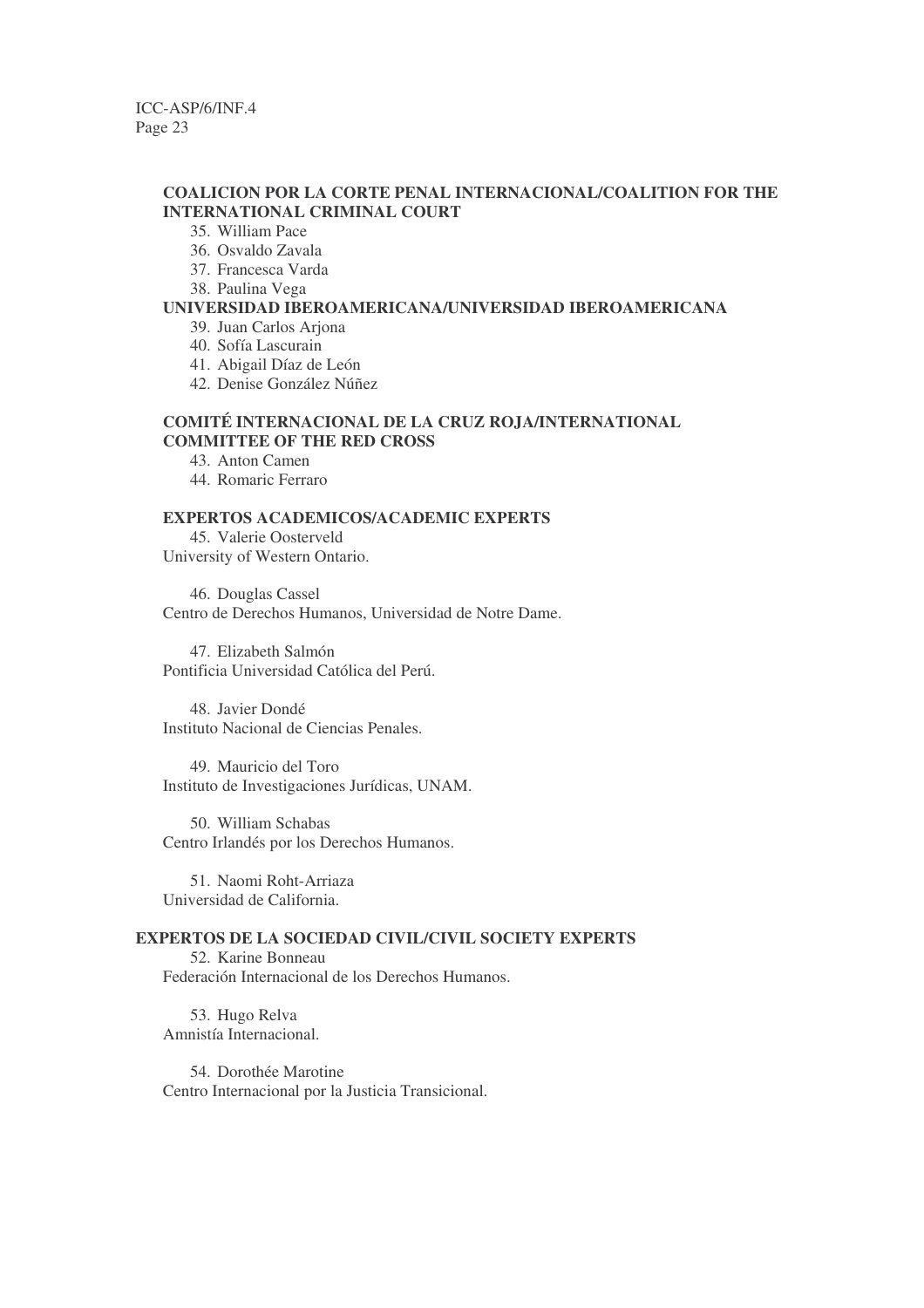## **INVITADOS/INVITES**

55. Thomas Stolzl Delegación de la Comisión Europea en México.

56. Adrián Mouriz Coalición Mexicana por la Corte Penal Internacional.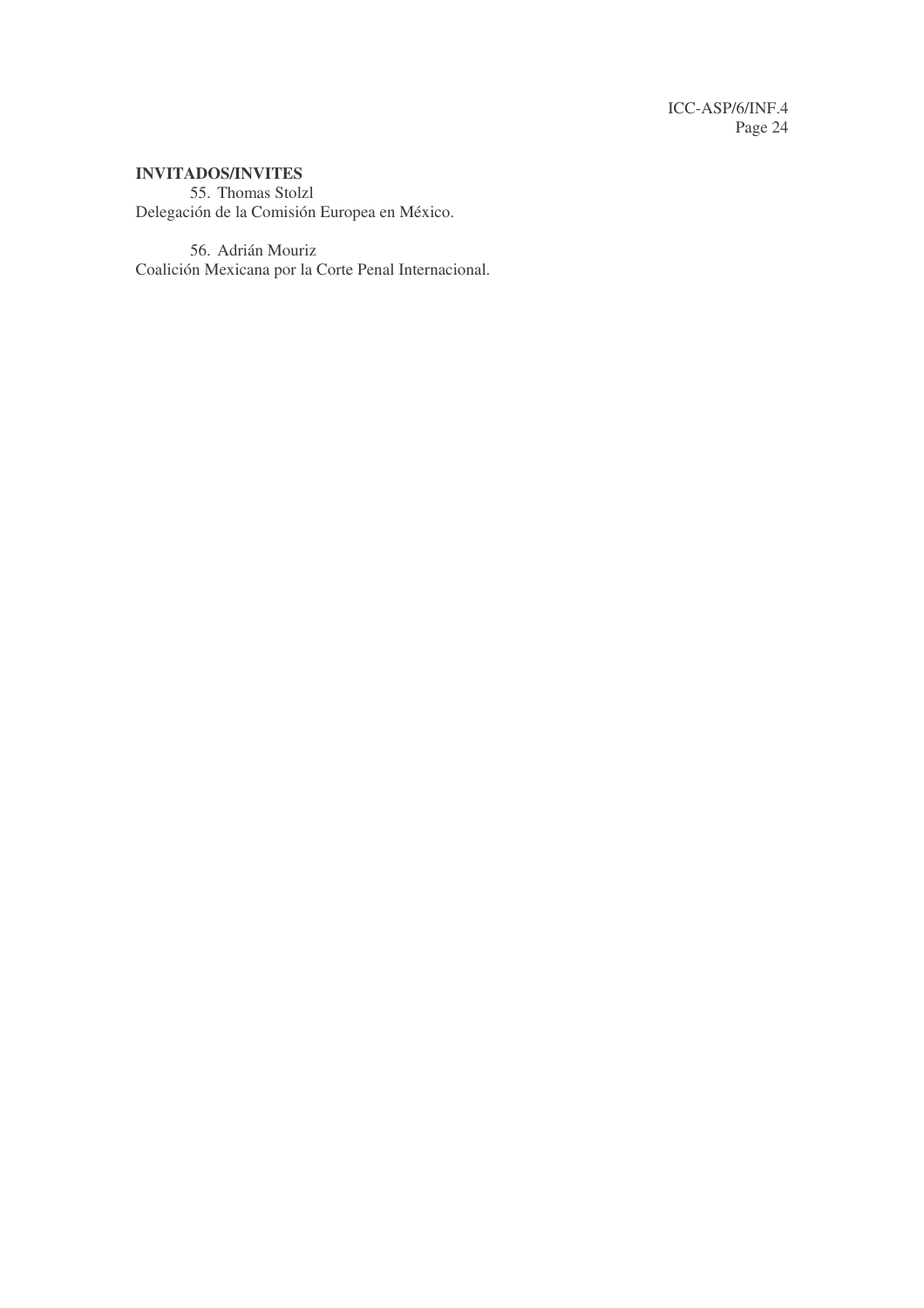المرفق الثاني

| برنامج                                                                   |
|--------------------------------------------------------------------------|
| الحلقة الدراسية لنصف الكرة الشمالي                                       |
| نحو المؤتمر الاستعراضي الأول لنظام روما الأساسي للمحكمة الجنائية الدولية |
| مدينة المكسيك، ٢٠-٢١ آب/أغسطس ٢٠٠٧                                       |

عرض وتلخيص للحلقة الدراسية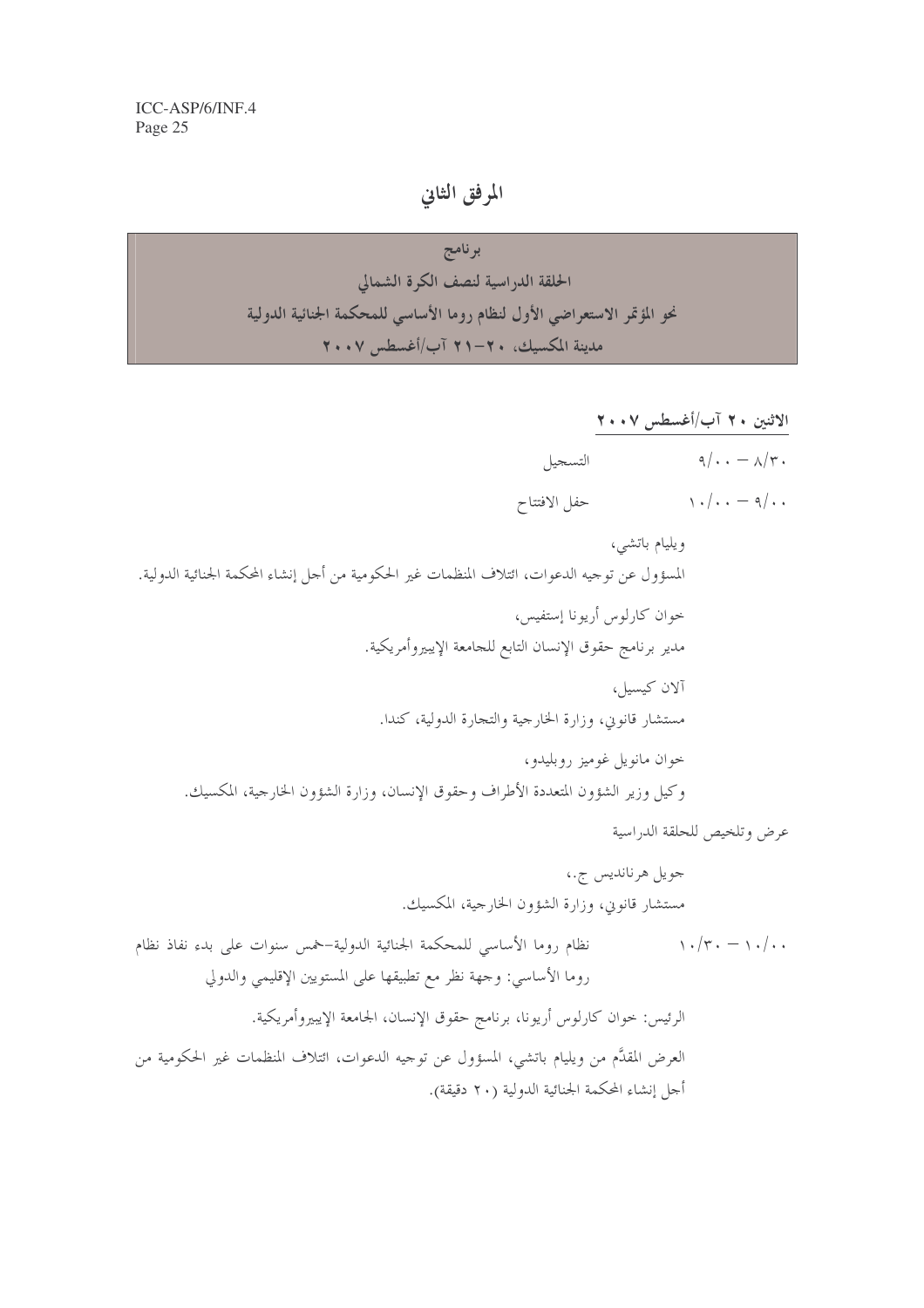من أجل

استراحة ۱۷/۱۰  $-\gamma/\sqrt{2}$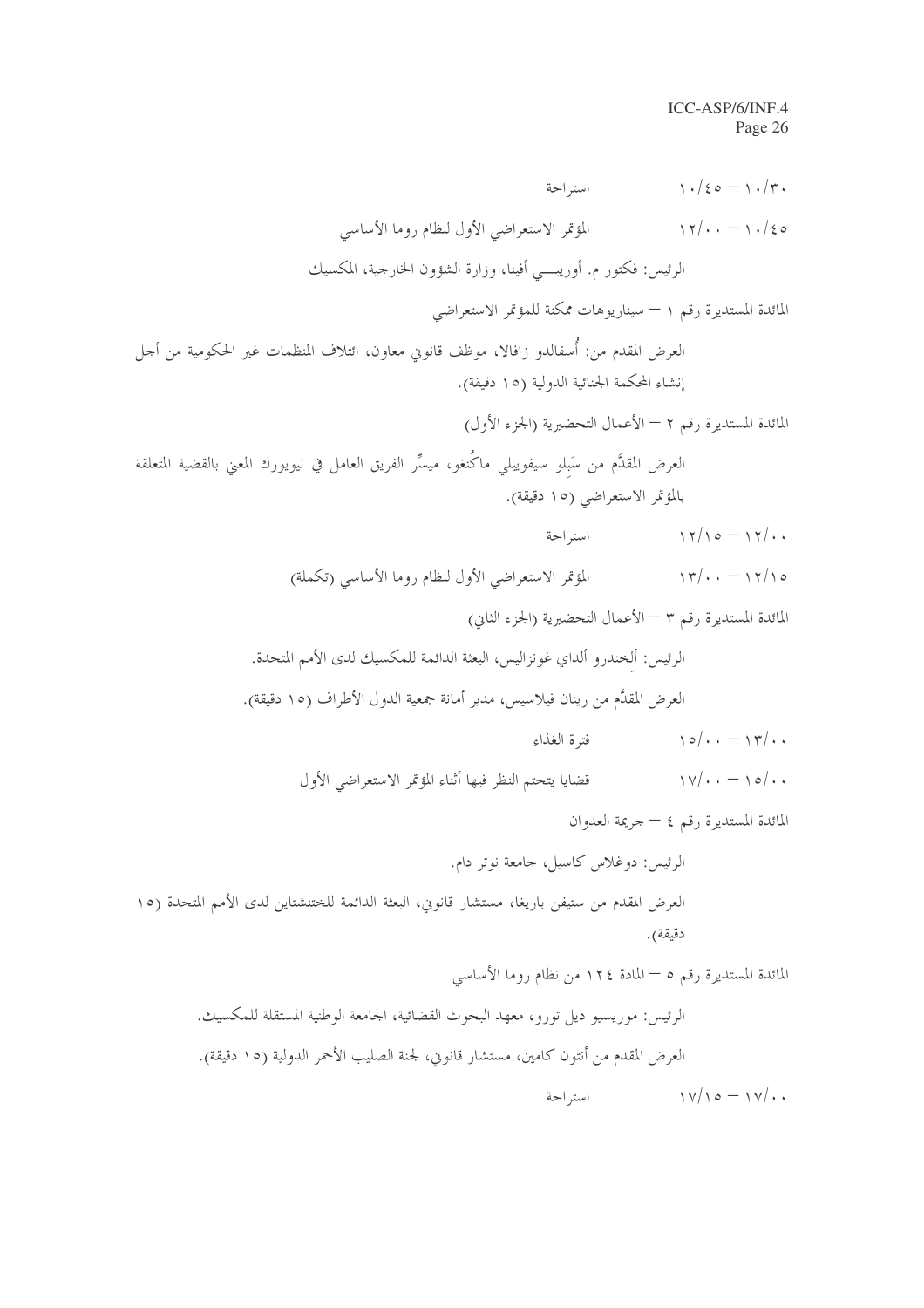المائدة المستديرة رقم ٦ — القرار واو من الوثيقة الختامية لمؤتمر روما الدبلوماسي لعام ١٩٩٨: جريمتا الإرهاب والاتحار بالمخدرات وغير ذلك من الجرائم

الثلاثاء ٢١ آب/أغسطس ٢٠٠٧

تقييم المحكمة الجنائية الدولية بعد مضى خمس سنوات على دحول نظام روما الأساسى حيز النفاذ  $\langle \cdot | \cdot \cdot - q | \cdot \cdot \cdot$ 

المائدة المستديرة رقم v − أعمال مكتب المدعى العام − سجل القضايا

$$
\chi_1/\chi_2\chi_3=\chi_1/\chi_2
$$

۱۲/۱۵ — ۱۲/۱۵<br>المائدة المستدد ة ، قم ۹ — التعاون والتنفيذ

 $17/10 - 17/10$